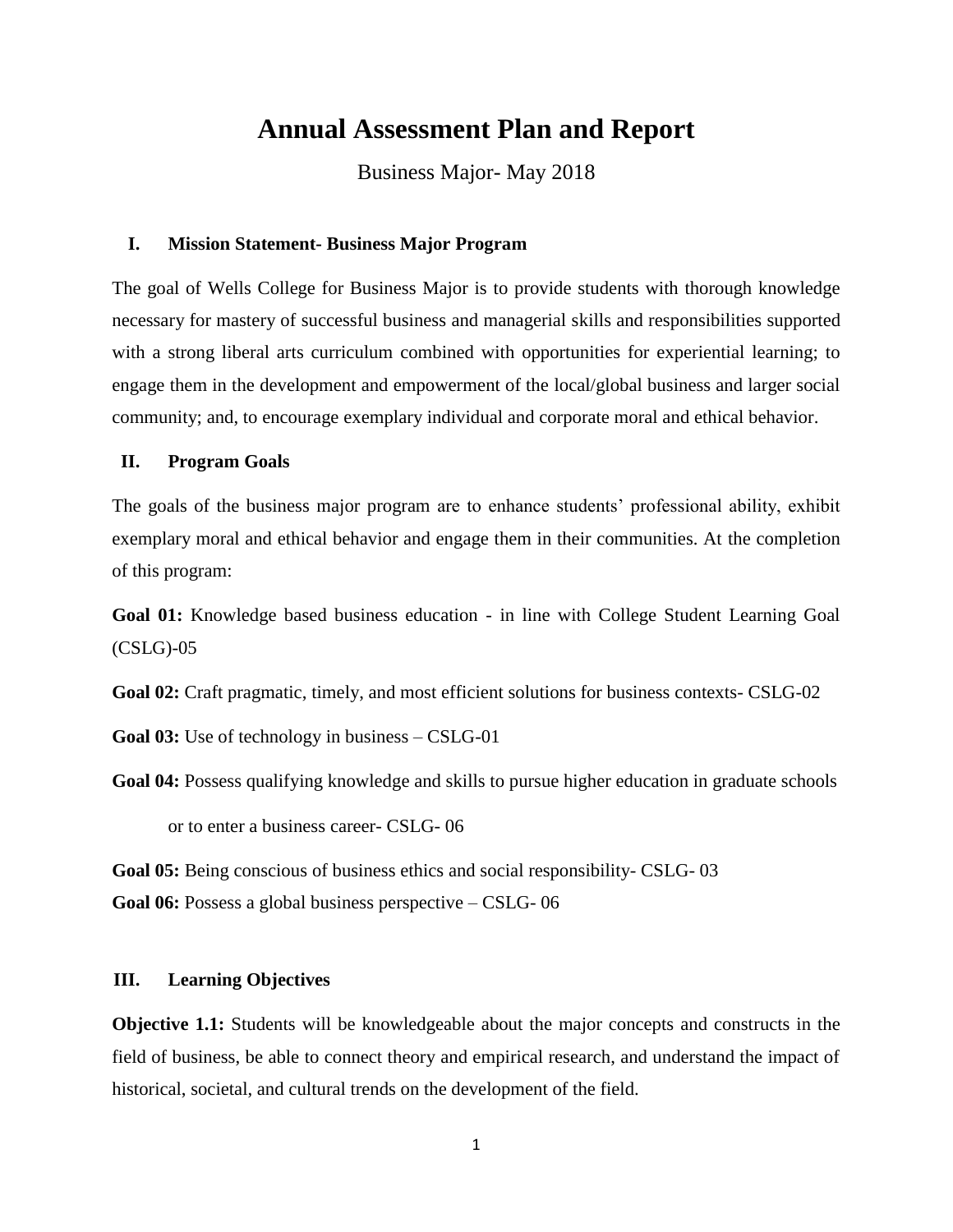**Objective 2.1:** Employers and industry professionals would be satisfied with the graduates' professional competence and performance.

**Objective 3.1:** Students will be able to synthesize information from various sources to defend an argument.

**Objective 4.1:** Graduates will be able to apply qualitative and quantitative research methods.

**Objective 5.1:** Graduates will be conscious of being ethical and socially responsible when making business decisions.

**Objective 6.1:** Graduates will apply global business perspectives to strategize local businesses.

#### **IV. Measurable Learning Outcomes**

**Outcome 1.1.1:** Students will demonstrate skills and abilities to set realistic personal and professional goals.

**Outcome 1.1.2:** Show proficiency in obtaining, organizing, analyzing and categorizing information to draw valid conclusions.

**Outcome 2.1.1:** Develop the skills to efficiently achieve organizational goals integrating the functional areas of business for economic opportunities.

**Outcome 2.1.2:** Demonstrate the ability to make informed decisions, fulfill professional commitments and meet obligations of the community (locally and globally).

**Outcome 3.1.1:** Develop clear, effective reading, writing and presentation skills, and use of technology to solve problems.

**Outcome 3.1.2:** Understand how to use the technology to make most efficient and timely decisions.

**Outcome 4.1.1:** Understand how to develop constructive and meaningful inputs for business discussions.

**Outcome 4.1.2:** Demonstrate the capacity of change within society and to take steps to modify those within capabilities through constructive discussions.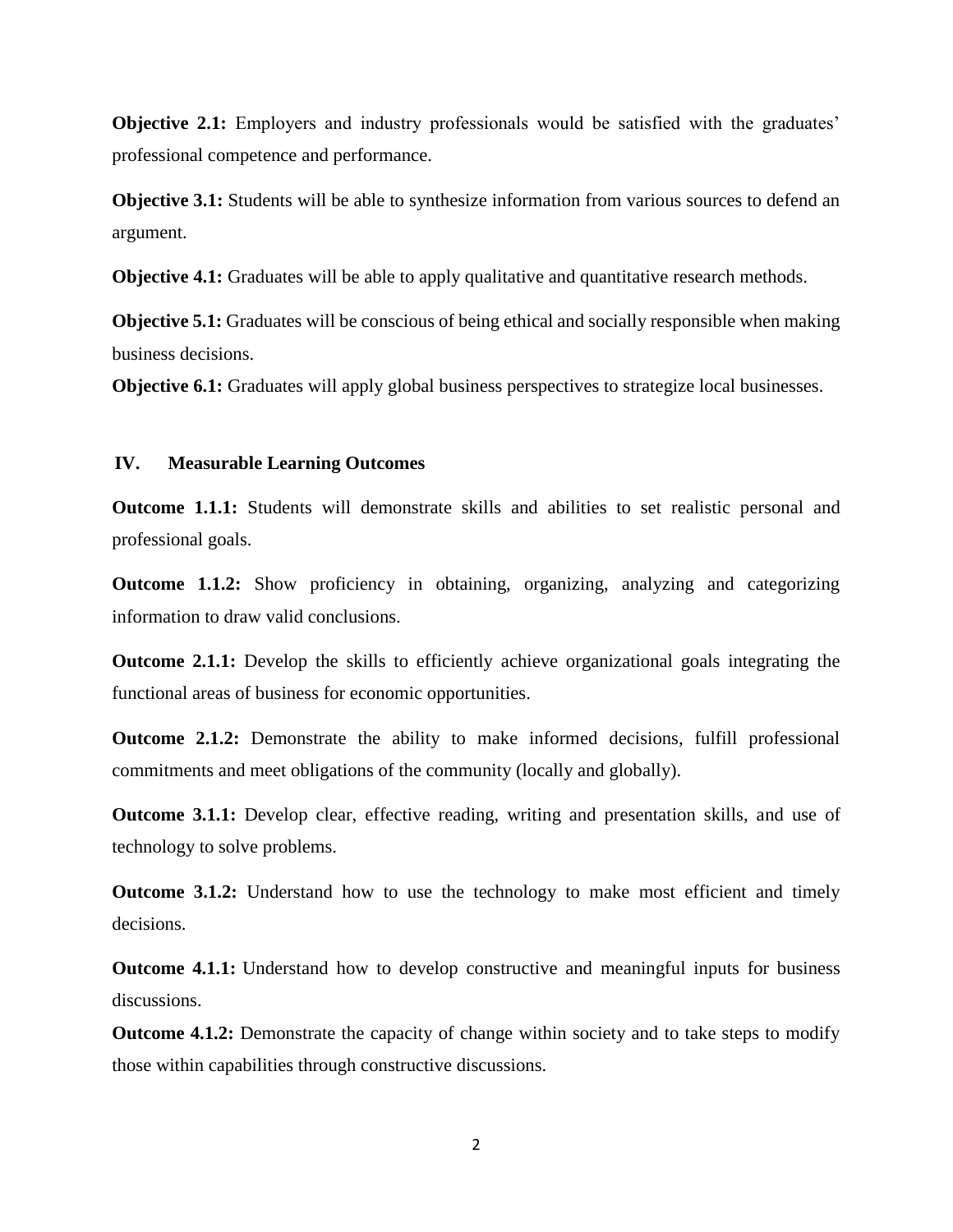**Outcome 5.1.1:** Perform an understanding of business ethics and social responsibility when making business decisions at all levels (corporate, business, and operational) in organizations.

**Outcome 5.1.2:** Apply the understanding of business ethics and social responsibility when making sustainable investments as entrepreneurs regardless of the size of the organization.

**Outcome 6.1.1:** To develop an understanding of the global business environment and its influence and impact on the local businesses.

**Outcome 6.1.2:** Demonstrate an ability to customize the local strategies in line with global business trends.

### **V. Means of Assessment of Outcomes**

Faculty of the Business Major will meet every semester to review collected data and its analysis thus far to make recommendations. The findings of the survey will be shared with all major stakeholders of the college such as Adjunct Faculty, the Dean of the College, and EPC. The purpose of this review is to recommend changes to the various business course offerings. Any recommendation for changes to course content, scheduling, sequencing, prerequisites, delivery methods, faculty/staff assignments and advisements will follow a plan for implementation of the recommended changes.

After reviewing the collected data and the processes used to collect it, the faculty may decide to alter the assessment plan as necessary. Changes may be made to any component of the plan, including the outcomes and assessment measures, or any other aspect of the plan. The faculty of the Business Major will approve the changes. The modified assessment plan will be shared with the EPC.

Major Field Tests (ETS) are used to measure student academic achievement and the educational outcomes of the Business Program. This test provides an assessment of students' professional level in the business program, business field, and national comparative data. Tests are designed to measure knowledge of concepts and principles in the field of business, generally and more specifically the following:

- a) Measure students' academic achievement in a multidisciplinary subject matter representative of business education;
- b) Provide feedback to students regarding their level of achievement;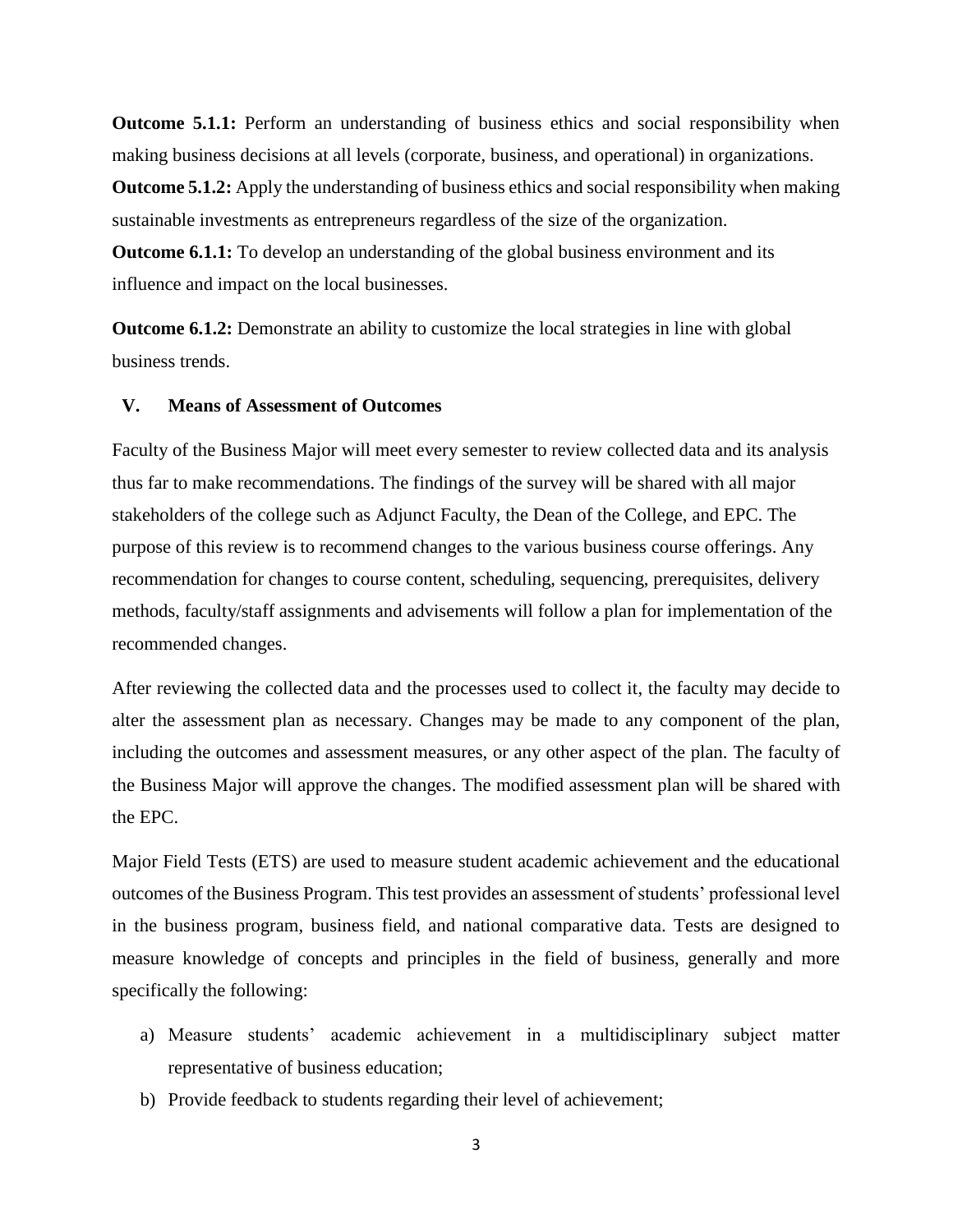- c) Provide information to faculties regarding the achievement of their students;
- **d)** Provide information to facilitate the development of program goals and accountability of business programs.

Assessment of the program outcomes is a vital aspect of managing the overall efficiency of the assessment plan. The overall assessment is student centered, and therefore, assessment of the program outcomes will be conducted through various means as outlined below.

### **1. Senior Student Exit Survey**

An annual student survey will be administered with the senior students in the spring semester of the year in the realization of the need to evaluate the business program beyond the ongoing Semester Student Course Evaluation Program. The Feedback Survey would provide the initial outcomes assessment for the new initiative.

### **2. Student Evaluation of Course Instruction**

Every business student enrolled in a business course is invited to participate in the Student Evaluation of Course Instruction. This evaluation will be administered every semester using the existing form in a class room setting.

### **3. Other Course Related Measurements**

There will be other course related parameters used to measure the effectiveness of overall business program outcomes as outlined below;

- a) Exams, quizzes, weekly assignments, projects which demonstrate the integration of quantitative and qualitative, analytical and critical thinking.
- b) Term papers, essays, analysis papers, and position papers demonstrate scholarly knowledge and research capabilities.
- c) Class room presentations, discussions, debates, and case analysis demonstrate the pragmatic application of key business theories and concepts in real world scenarios.
- d) Business internships demonstrate the ability to assess the theories grasped in class about actual business practices.
- e) Senior Thesis Project: All senior business students conduct an independent project under the guidance of business faculty demonstrating quantitative and qualitative research skills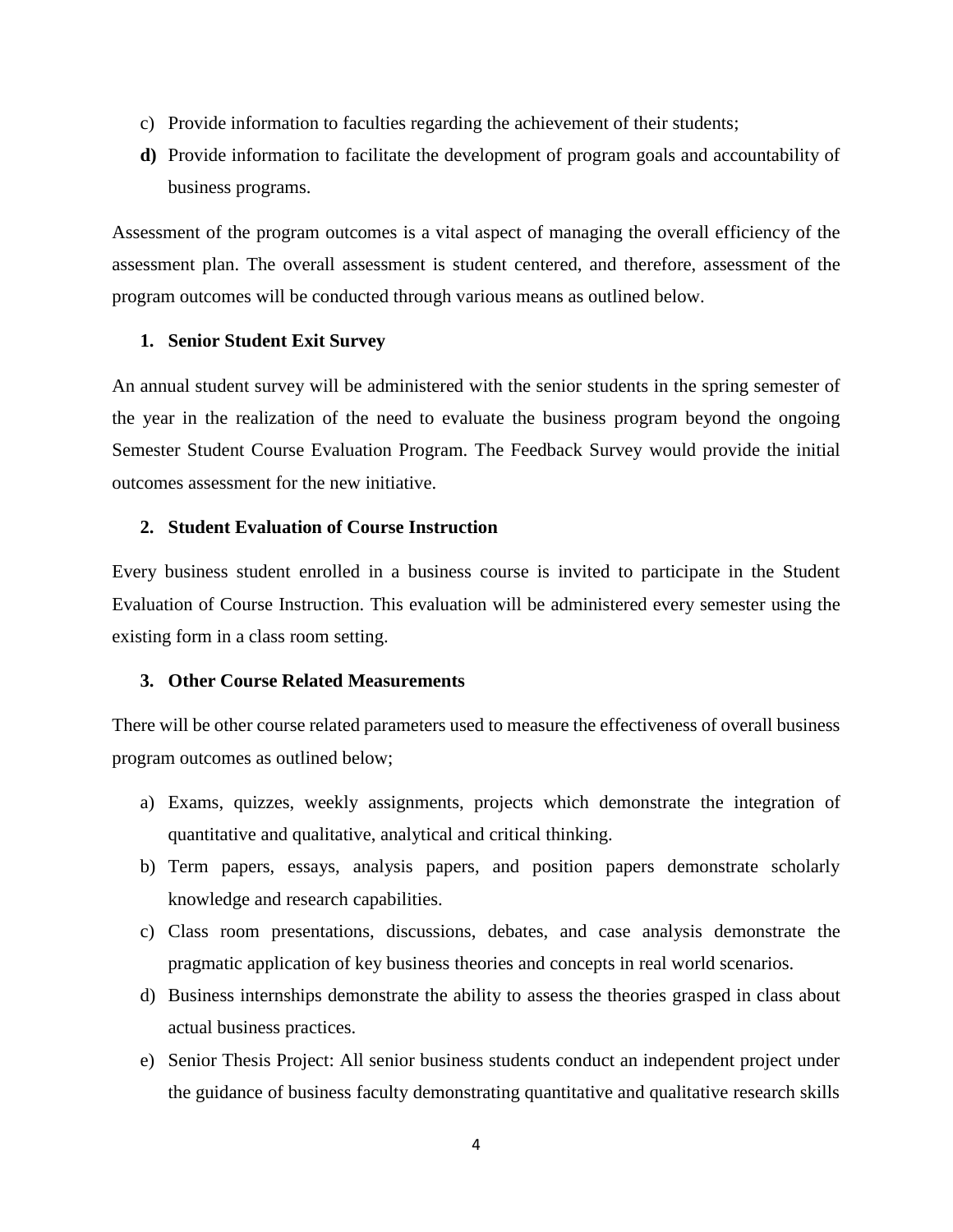either crafting an academic paper or pragmatic business project (marketing plan for a company, or investigation into a specific business area such as Customer Life Time Value).

## **4. Post Measurement**

Post measurement is also a critical exercise in maintaining the level of quality of the assessment outcomes. Therefore, Business Major will keep regular contact with the department of admissions, experiential leaning center, and alumni to feed information to map about the placements for graduate schools and employments.

| Goal<br>Objective<br><b>Outcome</b><br><b>Measurement</b> | <b>Measurement</b>                 | Data            | Course                           |
|-----------------------------------------------------------|------------------------------------|-----------------|----------------------------------|
|                                                           | <b>Tool</b>                        | <b>Location</b> |                                  |
| 1.1.1<br>$\mathbf{1}$<br>1.1<br>Assignments,              | Rubrics,                           | Faculty         | <b>Bus111</b>                    |
| course projects,                                          | internal and                       | folders and     | <b>Bus 201</b>                   |
|                                                           | examinations, and<br>external test | government      | <b>Bus 202</b>                   |
| field tests                                               |                                    | institutions    | <b>Bus 303</b>                   |
|                                                           |                                    |                 | <b>Bus 310</b>                   |
|                                                           |                                    |                 | <b>Bus 220</b>                   |
|                                                           |                                    |                 | <b>Bus 253</b>                   |
|                                                           |                                    |                 | <b>Bus 350</b>                   |
|                                                           |                                    |                 | <b>Bus 360</b>                   |
| 1.1.2<br>Assignments,                                     | Rubrics, tests,                    | Faculty         | <b>Bus111</b>                    |
| case studies,                                             | quizzes,                           | folders and     | <b>Bus 201</b>                   |
| course projects,                                          | presentations,                     | government      | <b>Bus 202</b>                   |
|                                                           | and<br>examinations, and           | institutions    | <b>Bus 213</b>                   |
| field tests                                               | internal/external                  |                 | <b>Bus 214</b>                   |
|                                                           | tests                              |                 | <b>Bus 303</b>                   |
|                                                           |                                    |                 | <b>Bus 310</b>                   |
|                                                           |                                    |                 | <b>Bus 220</b>                   |
|                                                           |                                    |                 | <b>Bus 253</b>                   |
|                                                           |                                    |                 | <b>Bus 350</b>                   |
|                                                           |                                    |                 | <b>Bus 360</b>                   |
| 2.1.1<br>$\overline{2}$<br>2.1<br>Assignments,            | Rubrics, tests,                    | Faculty         | <b>Bus 100</b>                   |
| course projects,                                          | quizzes, and                       | folders         | <b>Bus 213</b>                   |
|                                                           | examinations, and<br>presentations |                 | <b>Bus 201</b>                   |
| internships                                               |                                    |                 | <b>Bus 202</b>                   |
|                                                           |                                    |                 | <b>Bus 230</b><br><b>Bus 305</b> |
|                                                           |                                    |                 | <b>Bus 310</b>                   |
|                                                           |                                    |                 | <b>Bus 302</b>                   |
|                                                           |                                    |                 | <b>Bus 368</b>                   |
| 2.1.2<br>Assignments,                                     | Rubrics, tests,                    | Faculty         | <b>Bus 111</b>                   |
| course projects,                                          | internship                         | folders and     | <b>Bus 201</b>                   |

**Table 1: Means of Assessment of Outcomes**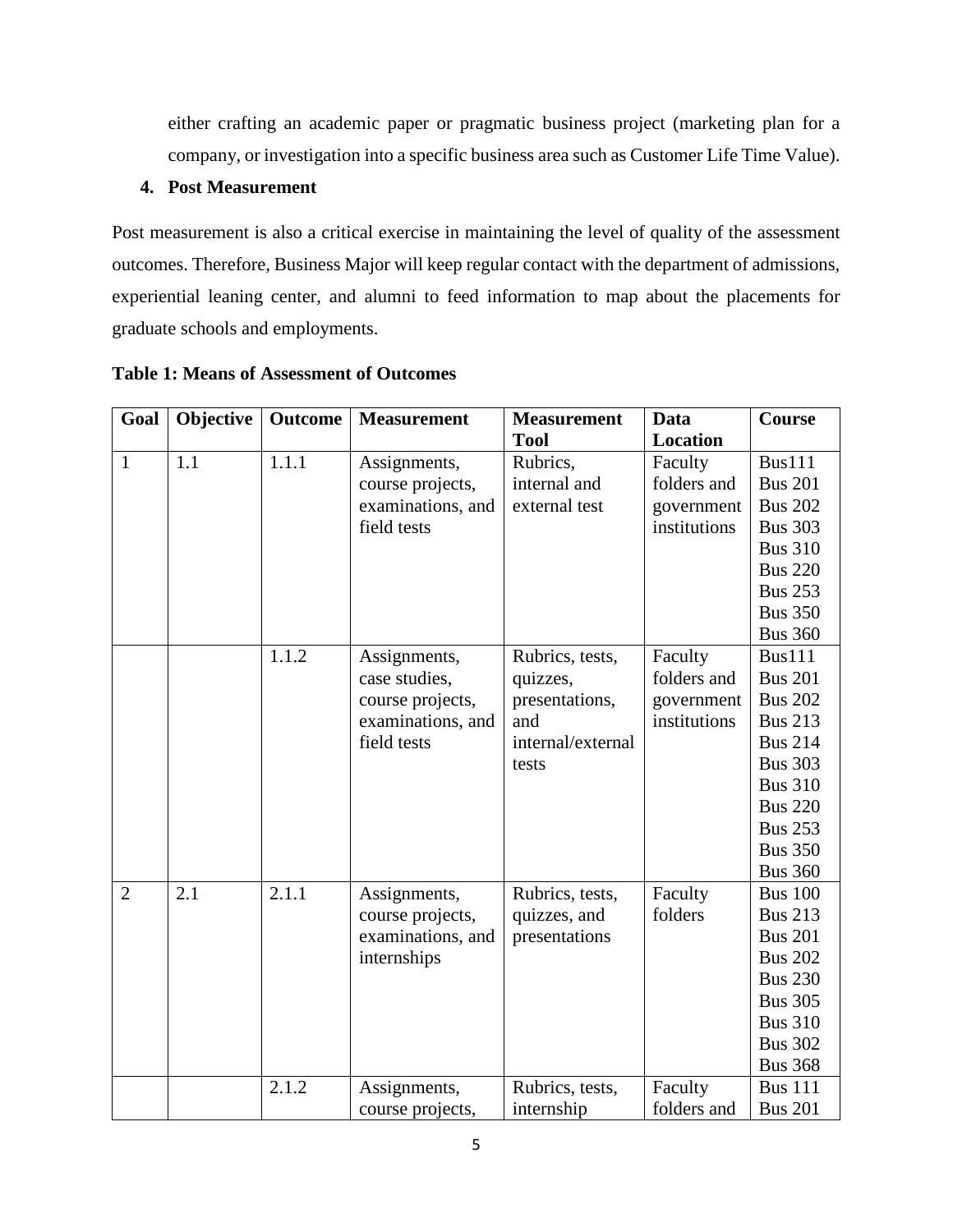|                |     |       | examinations, and<br>internships                     | report, and<br>presentations            | experiential<br>learning | <b>Bus 202</b><br><b>Bus 213</b><br><b>Bus 305</b><br><b>Bus 303</b><br><b>Bus 304</b><br><b>Bus 310</b><br><b>Bus 230</b><br><b>Bus</b><br>290/390<br><b>Bus 402</b>                              |
|----------------|-----|-------|------------------------------------------------------|-----------------------------------------|--------------------------|----------------------------------------------------------------------------------------------------------------------------------------------------------------------------------------------------|
| 3              | 3.1 | 3.1.1 | Assignments,<br>course projects,<br>and examinations | Rubrics, tests,<br>and<br>presentations | Faculty<br>folders       | <b>Bus 100</b><br><b>Bus 111</b><br><b>Bus 213</b><br><b>Bus 201</b><br><b>Bus 202</b><br><b>Bus 230</b><br><b>Bus 305</b><br><b>Bus 303</b><br><b>Bus 360</b><br><b>Bus 368</b><br><b>Bus 310</b> |
|                |     | 3.1.2 | Assignments and<br>course projects                   | Rubrics                                 | Faculty<br>folders       | <b>Bus 111</b><br><b>Bus 231</b><br><b>Bus 310</b><br><b>Bus 253</b><br><b>Bus 201</b><br><b>Bus 202</b><br><b>Bus 350</b><br><b>Bus 303</b><br><b>Bus 304</b><br><b>Bus 250</b><br><b>Bus 402</b> |
| $\overline{4}$ | 4.1 | 4.1.1 | Assignments,<br>course projects,<br>and case studies | Rubrics and<br>presentations            | Faculty<br>folders       | <b>Bus 111</b><br><b>Bus 214</b><br><b>Bus 201</b><br><b>Bus 250</b><br><b>Bus 303</b><br><b>Bus 304</b><br><b>Bus 310</b><br><b>Bus 350</b><br><b>Bus 360</b><br><b>Bus 368</b><br><b>Bus 402</b> |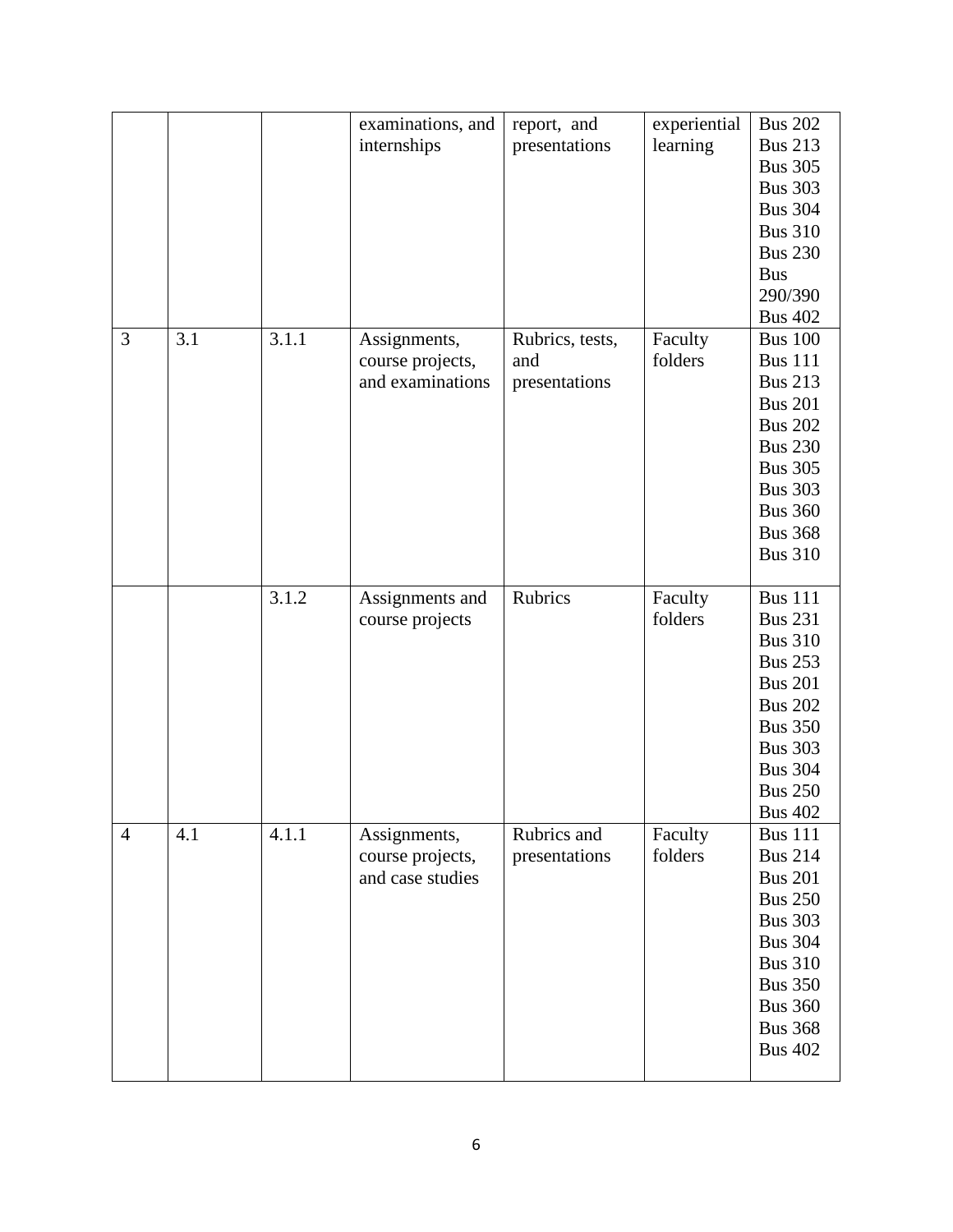|   |     | 4.1.2 | Assignments,      | Rubrics and | Faculty | <b>Bus 111</b> |
|---|-----|-------|-------------------|-------------|---------|----------------|
|   |     |       | course projects,  | tests       | folders | <b>Bus 214</b> |
|   |     |       | examinations, and |             |         | <b>Bus 201</b> |
|   |     |       | case studies      |             |         | <b>Bus 250</b> |
|   |     |       |                   |             |         | <b>Bus 253</b> |
|   |     |       |                   |             |         | <b>Bus 303</b> |
|   |     |       |                   |             |         | <b>Bus 304</b> |
|   |     |       |                   |             |         | <b>Bus 310</b> |
|   |     |       |                   |             |         | <b>Bus 350</b> |
|   |     |       |                   |             |         | <b>Bus 360</b> |
|   |     |       |                   |             |         | <b>Bus 368</b> |
|   |     |       |                   |             |         | <b>Bus 402</b> |
| 5 | 5.1 | 5.1.1 | Assignments,      | Rubrics and | Faculty | <b>Bus 100</b> |
|   |     |       | course projects,  | tests       | folders | <b>Bus 201</b> |
|   |     |       | examinations, and |             |         | <b>Bus202</b>  |
|   |     |       | case studies      |             |         | <b>Bus 203</b> |
|   |     |       |                   |             |         | <b>Bus 213</b> |
|   |     |       |                   |             |         | <b>Bus 214</b> |
|   |     |       |                   |             |         | <b>Bus 220</b> |
|   |     |       |                   |             |         | <b>Bus 250</b> |
|   |     |       |                   |             |         | <b>Bus 253</b> |
|   |     |       |                   |             |         | <b>Bus 305</b> |
|   |     |       |                   |             |         | <b>Bus 310</b> |
|   |     | 5.1.2 | Assignments,      | Rubrics and | Faculty | <b>Bus 100</b> |
|   |     |       | course projects,  | tests       | folders | <b>Bus 201</b> |
|   |     |       | examinations, and |             |         | <b>Bus202</b>  |
|   |     |       | case studies      |             |         | <b>Bus 203</b> |
|   |     |       |                   |             |         | <b>Bus 213</b> |
|   |     |       |                   |             |         | <b>Bus 214</b> |
|   |     |       |                   |             |         | <b>Bus 220</b> |
|   |     |       |                   |             |         | <b>Bus 250</b> |
|   |     |       |                   |             |         | <b>Bus 253</b> |
|   |     |       |                   |             |         | <b>Bus 305</b> |
|   |     |       |                   |             |         | <b>Bus 310</b> |
| 6 | 6.1 | 6.1.1 | Assignments,      | Rubrics and | Faculty | <b>Bus 100</b> |
|   |     |       | course projects,  | tests       | folders | <b>Bus 201</b> |
|   |     |       | examinations, and |             |         | <b>Bus 202</b> |
|   |     |       | case studies      |             |         | <b>Bus 203</b> |
|   |     |       |                   |             |         | <b>Bus 220</b> |
|   |     |       |                   |             |         | <b>Bus 253</b> |
|   |     |       |                   |             |         | <b>Bus 302</b> |
|   |     |       |                   |             |         | <b>Bus 303</b> |
|   |     |       |                   |             |         | <b>Bus 350</b> |
|   |     |       |                   |             |         | <b>Bus 360</b> |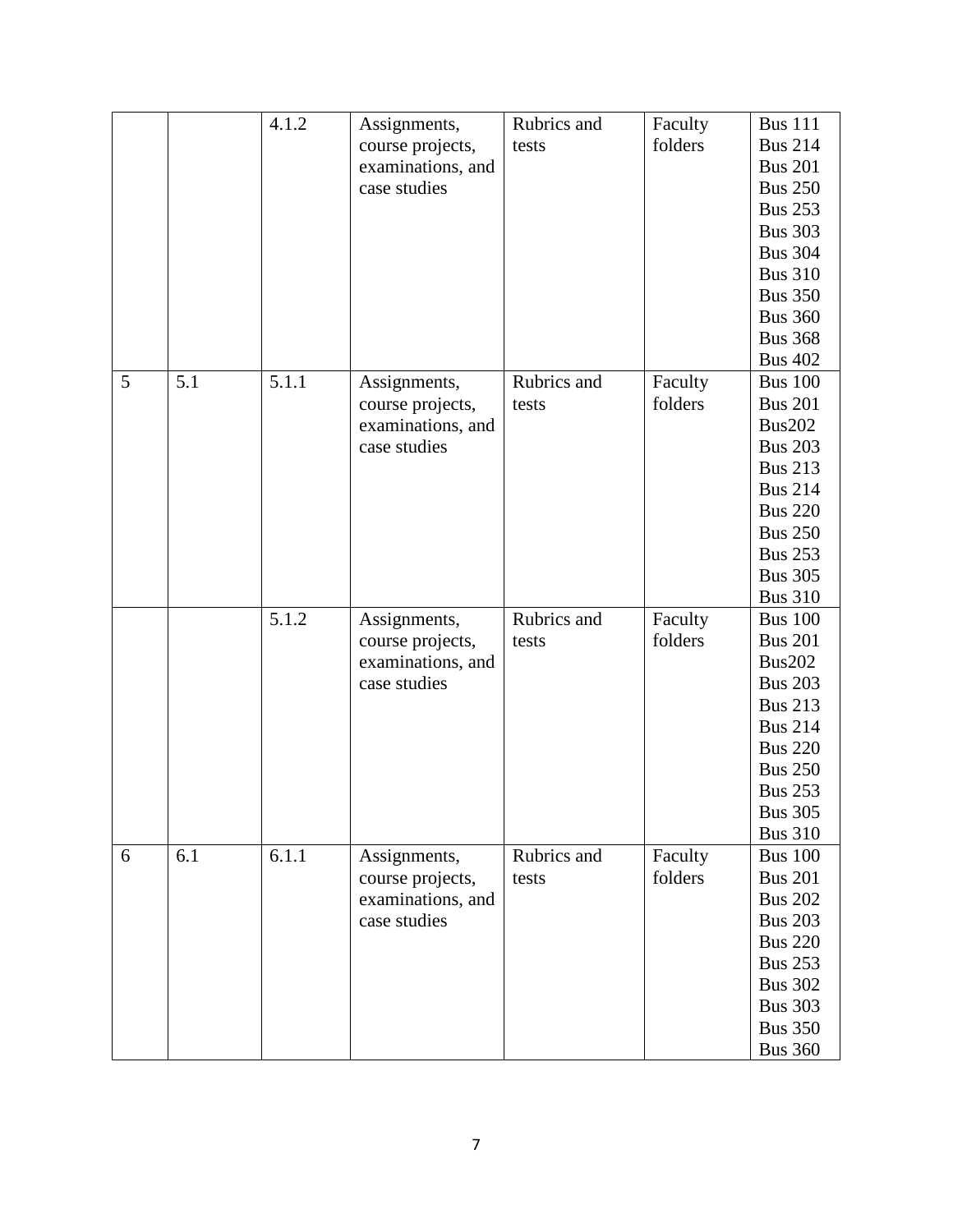|  | 6.1.2 | Assignments,     | Rubrics and | Faculty | <b>Bus 100</b> |
|--|-------|------------------|-------------|---------|----------------|
|  |       | course projects, | tests       | folders | <b>Bus 201</b> |
|  |       | and case studies |             |         | <b>Bus 202</b> |
|  |       |                  |             |         | <b>Bus 203</b> |
|  |       |                  |             |         | <b>Bus 220</b> |
|  |       |                  |             |         | <b>Bus 253</b> |
|  |       |                  |             |         | <b>Bus 302</b> |
|  |       |                  |             |         | <b>Bus 303</b> |
|  |       |                  |             |         | <b>Bus 350</b> |
|  |       |                  |             |         | <b>Bus 360</b> |

### **VI. How Assessment Data Will Be Used**

Reporting the results of the outcome of the assessment initiative are important to understand the degree of quality input of the business major. However, the results are limited to students' responses from the senior exit survey, data from experiential learning center, and semester evaluations. Report of the entire process, which includes review and modifications made to learning objectives, topics, assessment instruments throughout the process will be compiled containing recommendations for course and programs improvements. Business major will reiterate the entire process of the same course and/or program objectives to ensure the effectiveness of changes.

#### **ANNUAL ASSESSMENT REPORT**

#### **1. Program Assessment Meeting**

Faculty of the Business Major will meet every spring semester to review collected data and its analysis thus far to make recommendations. In the spring of 2018, the meeting in developing the assessment report was done virtually to discuss the data collected in areas such as course evaluations, pedagogical designs, and senior comprehensive exam. The faculty (Prof. Wansor, Prof. Ryann, Dr.Miles, and Prof.Dhameeth) contributed in collecting data for the final tabulation for the Annual Assessment Report.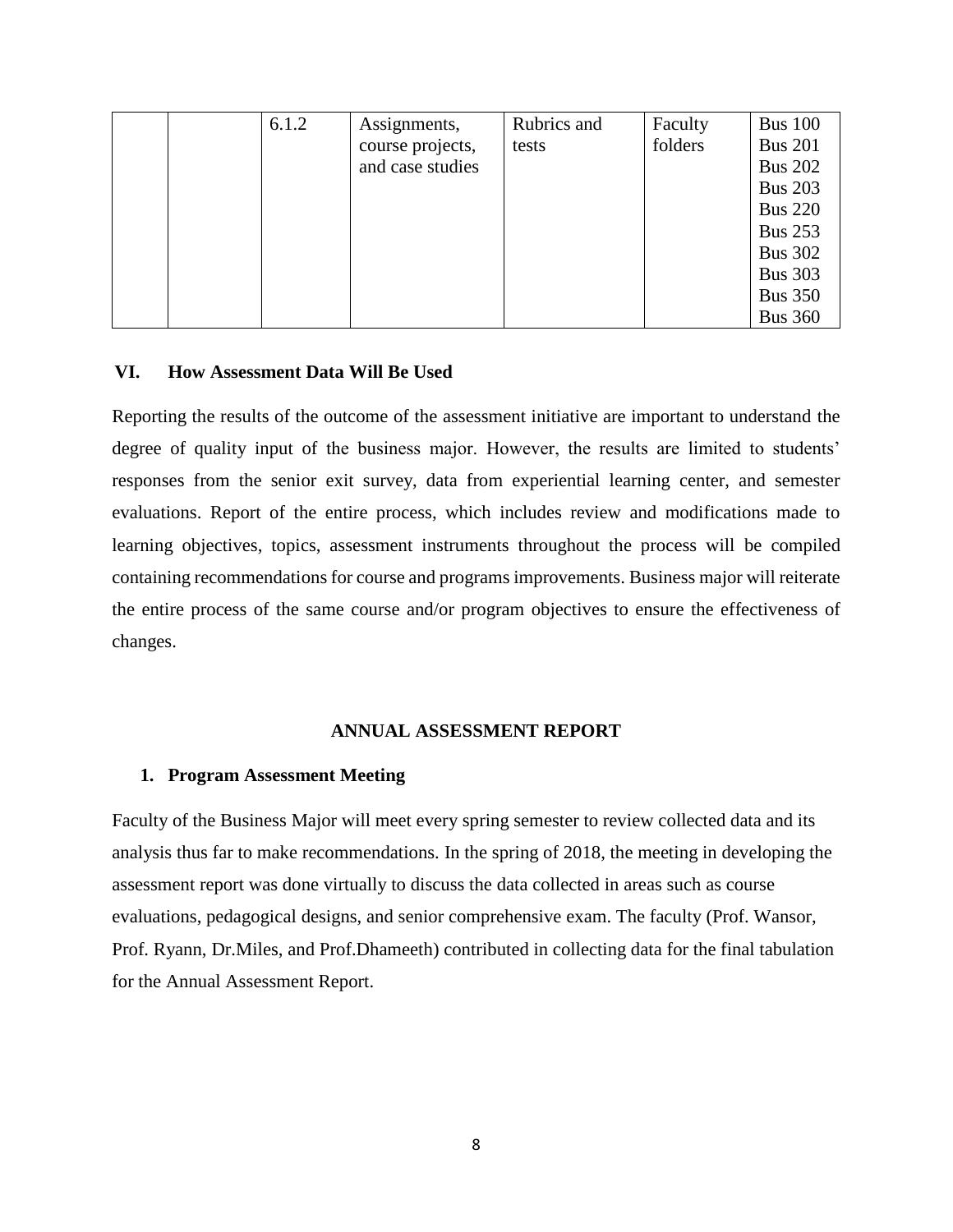#### **2. Examination of data collected for 2017-2018**

The focus of the 2017-2018 Annual Assessment Plan was on the following Business Major Program Goals;

Goal 03: Use of technology in business in line with college student learning goal number 01

Goal 05: Being conscious of business ethics and social responsibilities in line with college student learning goal number 03

Goal 06: Possess a global business perspective in line with college student learning goal number 06

Business Major Faculty was asked to analyze the invidual courses they teach to capture descriptive data (maximum, minimum, and average) that will be helpful in determining the overall impact of the methods used to meet the student learning goals. As a result, Bus 250 Innovation, and Creative Problem Solving, Bus 303 Entrepreneurship and Small Business, Bus 203 Social Entrepreneurship, Bus 305 Legal Environment for Business, Bus 100 Principles of Business, Bus 204 Business Analytics, Bus 202 Principles of Marketing, Bus 231 Principles of Project Management, and Bus 402 Business Senior Thesis were analyzed. The tabulated data for each program goal (3,5, and 6) is presented below.

| Program<br>Goal | Year_Sem | <b>Course</b>  | <b>Assignment</b><br><b>Type</b> | Min:grade   | Ave:grade | Max:grade |
|-----------------|----------|----------------|----------------------------------|-------------|-----------|-----------|
| 3               | n/a      | <b>Bus 203</b> | assignment 1                     | $\mathbf 0$ | 82        | 98        |
| 3               | n/a      | <b>Bus 203</b> | assignment4                      | 0           | 84        | 100       |
| 3               | n/a      | <b>Bus 203</b> | pitch assign                     | 55          | 77        | 98        |
| 3               | n/a      | <b>Bus 203</b> | oral present                     | 60          | 82        | 95        |
| 3               | n/a      | <b>Bus 303</b> | qiz 1                            | 73          | 80        | 94        |
| 3               | n/a      | <b>Bus 303</b> | qiz 3                            | 70          | 81        | 96        |
| 3               | n/a      | <b>Bus 303</b> | Mid-term                         | 78          | 82        | 95        |
| 3               | n/a      | <b>Bus 303</b> | canvas assign                    | 77          | 85        | 95        |
| 3               | n/a      | <b>Bus 305</b> | test 1                           | 68          | 74        | 89        |
| 3               | n/a      | <b>Bus 305</b> | quiz 2                           | 60          | 81        | 96        |
| 3               | n/a      | <b>Bus 305</b> | project<br>presentation          | 75          | 85        | 96        |
| 3               | 17f      | <b>Bus 100</b> | individual present               | 75          | 85        | 100       |
| 3               | 17f      | <b>Bus 201</b> | final project<br>present         | 50          | 90        | 100       |
| 3               | 17f      | <b>Bus 204</b> | challenge project                | 86          | 89        | 97        |

Table 01: Descriptive Data (Min, Ave, and Max) for Program Goal 03 Assessment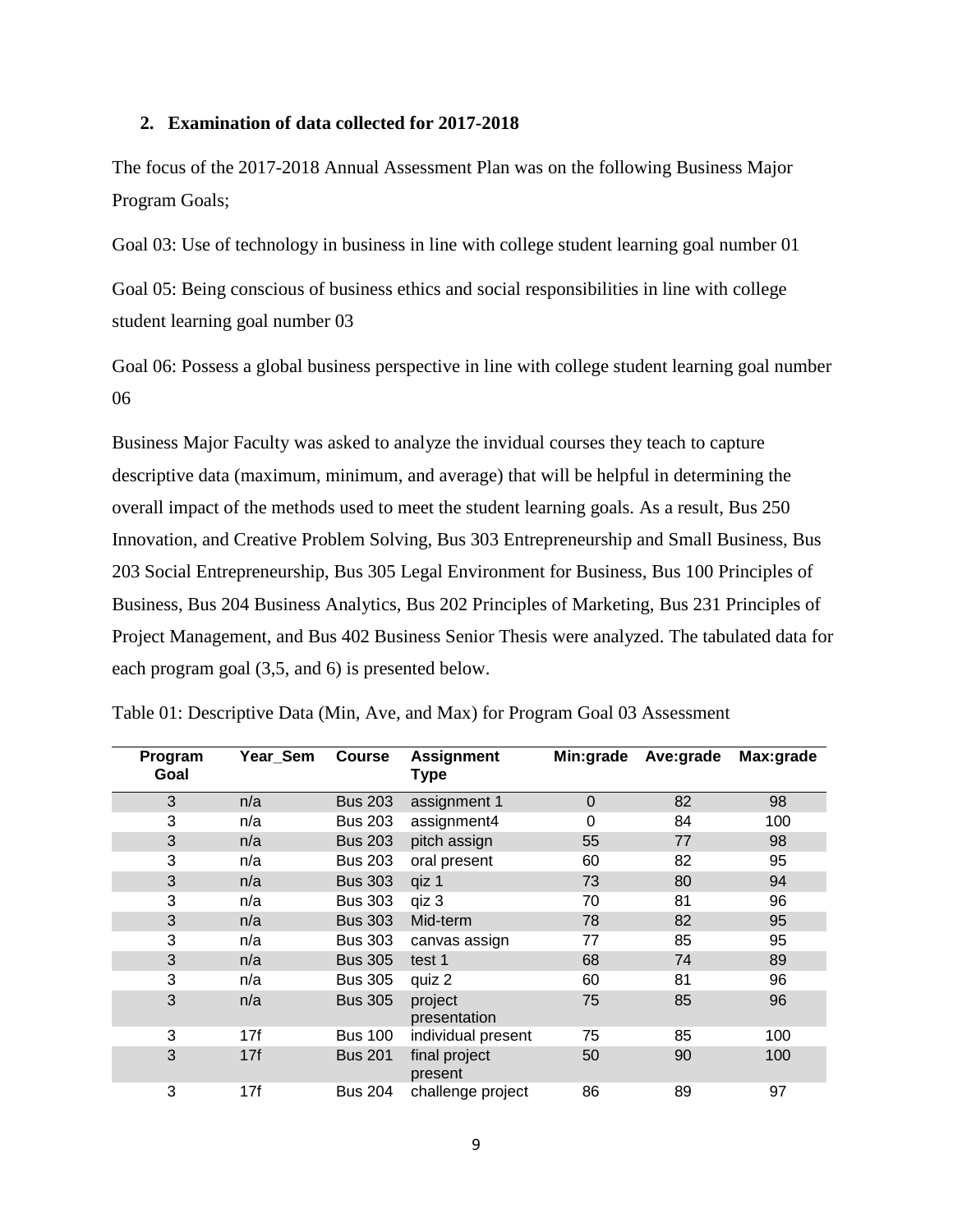|   | Average         |                |                          | 60  | 84  | 97  |
|---|-----------------|----------------|--------------------------|-----|-----|-----|
|   |                 |                | presentations            |     |     |     |
| 3 | n/a             | <b>Bus 231</b> | final                    | 89  | 92  | 96  |
| 3 | n/a             | <b>Bus 231</b> | homework assig           | 14  | 84  | 98  |
| 3 | 18 <sub>s</sub> | <b>Bus 402</b> | marketing-q3             | 76  | 87  | 95  |
| 3 | 18 <sub>s</sub> | <b>Bus 202</b> | Mid-term                 | 53  | 80  | 100 |
| 3 | 18 <sub>s</sub> | <b>Bus 202</b> | final project<br>present | 70  | 93  | 100 |
| 3 | 18 <sub>s</sub> | <b>Bus 201</b> | final project<br>present | 39  | 78  | 100 |
| 3 | 17f             | <b>Bus 204</b> | final project<br>present | 100 | 100 | 100 |

Based on the above table (Table 01), the data suggest that the mean value in meeting student learning goals based on the students' grades reported is 84, while the lowest and the highest being 60 and 97 respectively. With a mean value of the average grades reported, it is apparent that business program has been able to meet the students learning goal 03 significantly.

| Program<br>Goal | Year_Sem        | <b>Course</b>  | <b>Assignment</b><br>Type | Min:<br>grade    | Ave:<br>grade | Max:grade |
|-----------------|-----------------|----------------|---------------------------|------------------|---------------|-----------|
| 5               | 17f             | <b>Bus 250</b> | reading                   | $\overline{0}$   | 87            | 100       |
| 5               | 18 <sub>s</sub> | <b>Bus 250</b> | reading                   | $\Omega$         | 81            | 100       |
| 5               | 17f             | <b>Bus 250</b> | final<br>presentations    | 93               | 95            | 100       |
| 5               | 18 <sub>s</sub> | <b>Bus 250</b> | final<br>presentations    | 86               | 91            | 95        |
| 5               | n/a             | <b>Bus 203</b> | assignment 1              | $\pmb{0}$        | 82            | 98        |
| 5               | n/a             | <b>Bus 203</b> | assignment 2              | 65               | 80            | 98        |
| 5               | n/a             | <b>Bus 203</b> | assignment 3              | $\boldsymbol{0}$ | 81            | 95        |
| 5               | n/a             | <b>Bus 203</b> | assignment 4              | $\mathbf 0$      | 84            | 100       |
| 5               | n/a             | <b>Bus 203</b> | pitch assign              | 55               | 77            | 98        |
| 5               | n/a             | <b>Bus 203</b> | oral present              | 60               | 82            | 95        |
| 5               | n/a             | <b>Bus 203</b> | Final paper               | 70               | 85            | 98        |
| 5               | n/a             | <b>Bus 305</b> | test 2                    | 61               | 84            | 96        |
| 5               | n/a             | <b>Bus 305</b> | quiz 4                    | 65               | 82            | 98        |
| 5               | n/a             | <b>Bus 305</b> | oral present              | 75               | 86            | 95        |
| 5               | n/a             | <b>Bus 305</b> | final paper               | 78               | 86            | 98        |
| 5               | 17f             | <b>Bus 100</b> | key themes                | 80               | 88            | 98        |
| 5               | 17f             | <b>Bus 201</b> | quiz 5                    | 75               | 88            | 100       |
| 5               | 18 <sub>s</sub> | <b>Bus 201</b> | quiz 5                    | 40               | 83            | 100       |
| 5               | 18 <sub>s</sub> | <b>Bus 402</b> | accounting-q1             | 81               | 89            | 95        |
| 5               | 18 <sub>s</sub> | <b>Bus 402</b> | legal - q2                | 90               | 94            | 98        |
| 5               | 18 <sub>s</sub> | <b>Bus 402</b> | legal - q3                | 90               | 95            | 98        |
|                 | Average         |                |                           | 55               | 86            | 98        |

Table 02: Descriptive Data (Min, Ave, and Max) for Program Goal 05 Assessment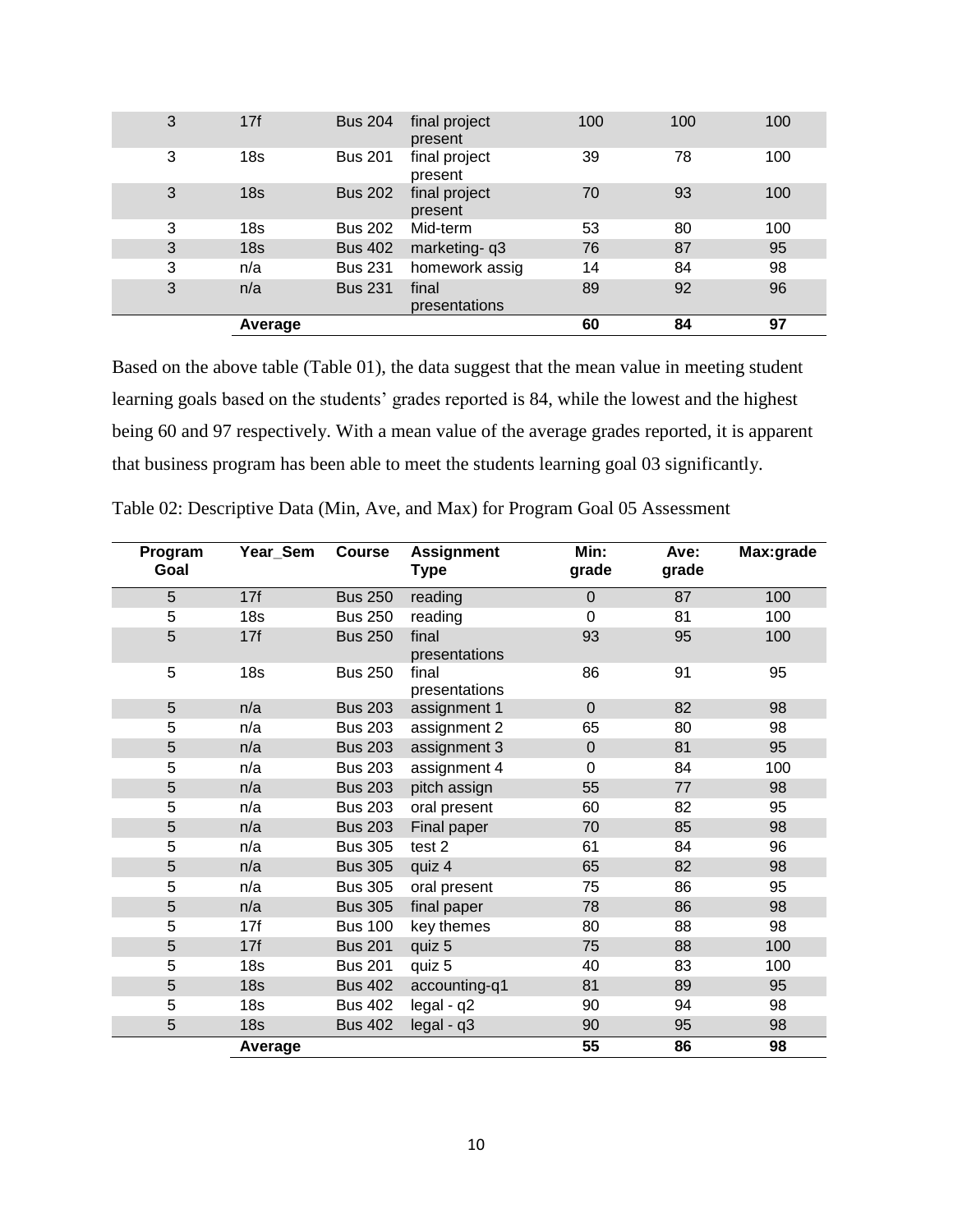Based on the above table (Table 02), the data suggest that the mean value in meeting student learning goals based on the students' grades reported is 86, while the lowest and the highest being 55 and 98 respectively. With a mean value of the average grades reported, it is apparent that business program has been able to meet the students learning goal 05 significantly.

| Program<br>Goal | Year_Sem        | <b>Course</b>  | <b>Assignment</b><br>Type | Min:grade | Ave:grade | Max:grade |
|-----------------|-----------------|----------------|---------------------------|-----------|-----------|-----------|
| 6               | n/a             | <b>Bus 203</b> | discussion paper          | 62        | 81        | 95        |
| 6               | n/a             | <b>Bus 303</b> | discussion                | 70        | 84        | 94        |
| 6               | n/a             | <b>Bus 303</b> | final<br>presentations    | 78        | 84        | 95        |
| 6               | 17f             | <b>Bus 100</b> | reflection paper          | 70        | 87        | 98        |
| 6               | 17f             | <b>Bus 201</b> | quiz 4                    | 75        | 85        | 100       |
| 6               | 18 <sub>S</sub> | <b>Bus 201</b> | quiz 4                    | 50        | 95        | 100       |
| 6               | 18 <sub>s</sub> | <b>Bus 402</b> | management - q2           | 89        | 93        | 95        |
| 6               | 18 <sub>s</sub> | <b>Bus 402</b> | marketing-q1              | 82        | 89        | 96        |
|                 | Average         |                |                           | 72        | 87        | 97        |

Table 03: Descriptive Data (Min, Ave, and Max) for Program Goal 06 Assessment

Based on the above table (Table 03), the data suggest that the mean value in meeting student learning goals based on the students' grades reported is 87, while the lowest and the highest being 72 and 97 respectively. With a mean value of the average grades reported, it is apparent that business program has been able to meet the students learning goal 06 significantly.

| Program<br>Goal | Year_Sem        | <b>Course</b>  | <b>Assignment</b><br><b>Type</b> | Min:grade   | Ave:grade | Max:grade |
|-----------------|-----------------|----------------|----------------------------------|-------------|-----------|-----------|
| 5               | 17f             | <b>Bus 250</b> | reading                          | $\mathbf 0$ | 87        | 100       |
| 5               | 18 <sub>s</sub> | <b>Bus 250</b> | reading                          | 0           | 81        | 100       |
| 5               | 17f             | <b>Bus 250</b> | final<br>presentations           | 93          | 95        | 100       |
| 5               | 18 <sub>s</sub> | <b>Bus 250</b> | final<br>presentations           | 86          | 91        | 95        |
| 3               | n/a             | <b>Bus 203</b> | assignment 1                     | $\pmb{0}$   | 82        | 98        |
| 3               | n/a             | <b>Bus 203</b> | assignment4                      | 0           | 84        | 100       |
| 3               | n/a             | <b>Bus 203</b> | pitch assign                     | 55          | 77        | 98        |
| 3               | n/a             | <b>Bus 203</b> | oral present                     | 60          | 82        | 95        |
| 5               | n/a             | <b>Bus 203</b> | assignment 1                     | $\mathbf 0$ | 82        | 98        |
| 5               | n/a             | <b>Bus 203</b> | assignment 2                     | 65          | 80        | 98        |
| 5               | n/a             | <b>Bus 203</b> | assignment 3                     | $\mathbf 0$ | 81        | 95        |
| 5               | n/a             | <b>Bus 203</b> | assignment 4                     | 0           | 84        | 100       |
| 5               | n/a             | <b>Bus 203</b> | pitch assign                     | 55          | 77        | 98        |
| 5               | n/a             | <b>Bus 203</b> | oral present                     | 60          | 82        | 95        |
| 5               | n/a             | <b>Bus 203</b> | Final paper                      | 70          | 85        | 98        |

Table 04: Overall Performance for Business Program Goals 03, 05, and 06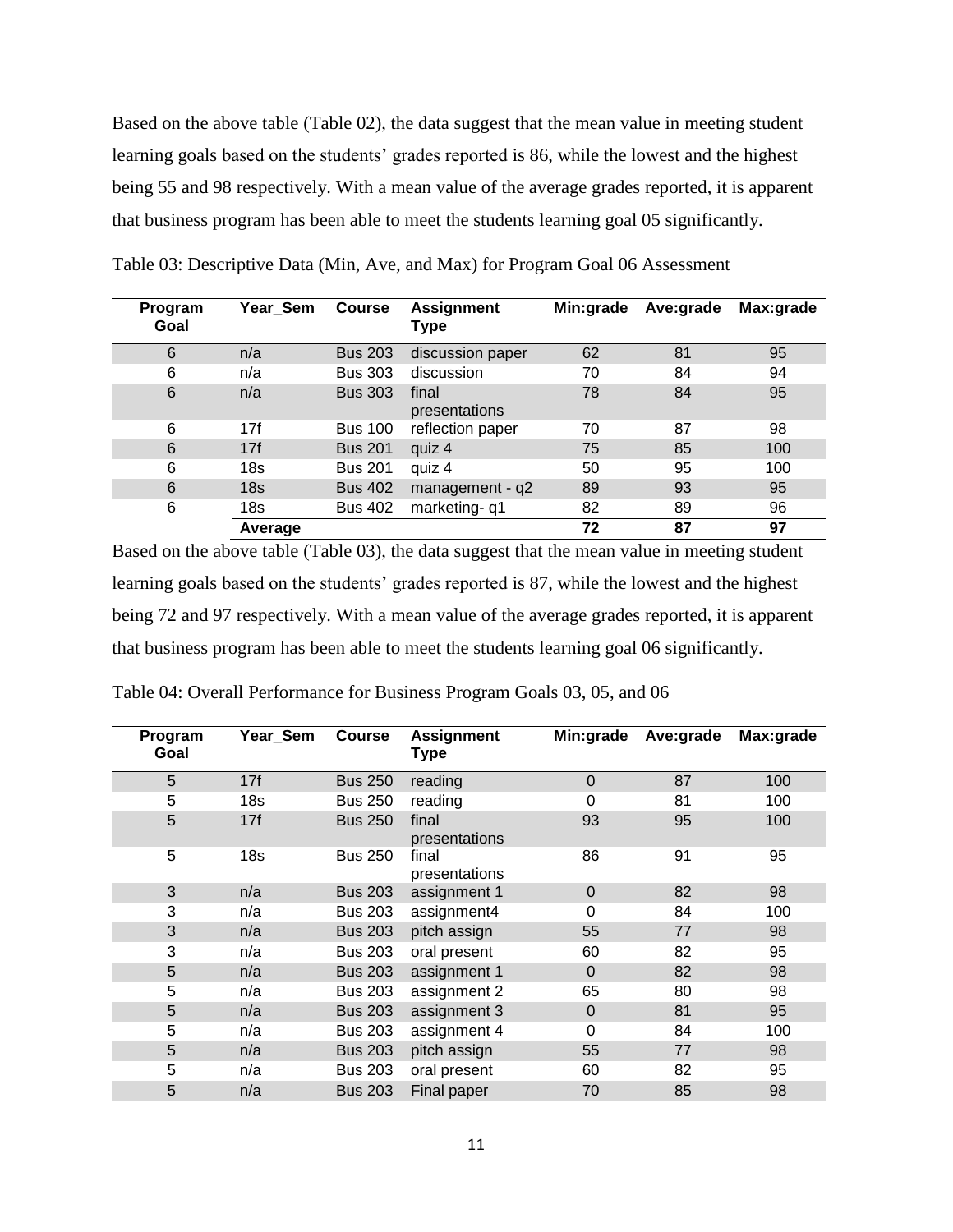| 6                         | n/a             | <b>Bus 203</b> | discussion paper         | 62  | 81  | 95  |
|---------------------------|-----------------|----------------|--------------------------|-----|-----|-----|
| 3                         | n/a             | <b>Bus 303</b> | qiz 1                    | 73  | 80  | 94  |
| 3                         | n/a             | <b>Bus 303</b> | qiz 3                    | 70  | 81  | 96  |
| 3                         | n/a             | <b>Bus 303</b> | Mid-term                 |     | 82  | 95  |
| 3                         | n/a             | <b>Bus 303</b> | canvas assign            | 77  | 85  | 95  |
| $\,$ 6 $\,$               | n/a             | <b>Bus 303</b> | discussion               | 70  | 84  | 94  |
| 6                         | n/a             | <b>Bus 303</b> | final<br>presentations   | 78  | 84  | 95  |
| $\sqrt{3}$                | n/a             | <b>Bus 305</b> | test 1                   | 68  | 74  | 89  |
| 3                         | n/a             | <b>Bus 305</b> | quiz 2                   | 60  | 81  | 96  |
| 3                         | n/a             | <b>Bus 305</b> | project<br>presentation  | 75  | 85  | 96  |
| 5                         | n/a             | <b>Bus 305</b> | test 2                   | 61  | 84  | 96  |
| $\sqrt{5}$                | n/a             | <b>Bus 305</b> | quiz 4                   | 65  | 82  | 98  |
| 5                         | n/a             | <b>Bus 305</b> | oral present             | 75  | 86  | 95  |
| 5                         | n/a             | <b>Bus 305</b> | final paper              | 78  | 86  | 98  |
| 3                         | 17f             | <b>Bus 100</b> | individual present       | 75  | 85  | 100 |
| $\sqrt{5}$                | 17f             | <b>Bus 100</b> | key themes               | 80  | 88  | 98  |
| 6                         | 17f             | <b>Bus 100</b> | reflection paper         | 70  | 87  | 98  |
| $\,$ 6 $\,$               | 17f             | <b>Bus 201</b> | quiz 4                   | 75  | 85  | 100 |
| 5                         | 17f             | <b>Bus 201</b> | quiz 5                   | 75  | 88  | 100 |
| 3                         | 17f             | <b>Bus 201</b> | final project<br>present | 50  | 90  | 100 |
| $\ensuremath{\mathsf{3}}$ | 17f             | <b>Bus 204</b> | challenge project        | 86  | 89  | 97  |
| 3                         | 17f             | <b>Bus 204</b> | final project<br>present | 100 | 100 | 100 |
| 6                         | 18 <sub>s</sub> | <b>Bus 201</b> | quiz 4                   | 50  | 95  | 100 |
| $\sqrt{5}$                | 18 <sub>s</sub> | <b>Bus 201</b> | quiz 5                   | 40  | 83  | 100 |
| 3                         | 18 <sub>s</sub> | <b>Bus 201</b> | final project<br>present | 39  | 78  | 100 |
| $3-6$                     | 18 <sub>s</sub> | <b>Bus 202</b> | final project<br>present | 70  | 93  | 100 |
| 3                         | 18 <sub>s</sub> | <b>Bus 202</b> | Mid-term                 | 53  | 80  | 100 |
| $\overline{5}$            | 18 <sub>s</sub> | <b>Bus 402</b> | accounting-q1            | 81  | 89  | 95  |
| 6                         | 18 <sub>s</sub> | <b>Bus 402</b> | management - q2          | 89  | 93  | 95  |
| $\,$ 6 $\,$               | 18 <sub>s</sub> | <b>Bus 402</b> | marketing-q1             | 82  | 89  | 96  |
| З                         | 18 <sub>s</sub> | <b>Bus 402</b> | marketing-q3             | 76  | 87  | 95  |
| $\sqrt{5}$                | 18 <sub>s</sub> | <b>Bus 402</b> | $legal - q2$             | 90  | 94  | 98  |
| 5                         | 18 <sub>s</sub> | <b>Bus 402</b> | $legal - q3$             | 90  | 95  | 98  |
| 3                         | n/a             | <b>Bus 231</b> | homework assig           | 14  | 84  | 98  |
| 3                         | n/a             | <b>Bus 231</b> | final<br>presentations   | 89  | 92  | 96  |
|                           | Average         |                |                          | 60  | 85  | 97  |

Based on the above overall performance for the business program golas 03,05, and 06 table (see Table 04), the total number of assessment types used is 50. There had been ten (10) business courses assessed for the assessment report in the year of 2017-2018. Bus 100 course assessed all the goals considered (goal 03,05, and 06) for the year 2017-2018 with a total of 03 assignment types used to assess. The reported mean values for minimum, avearge, and maximim are 75, 87,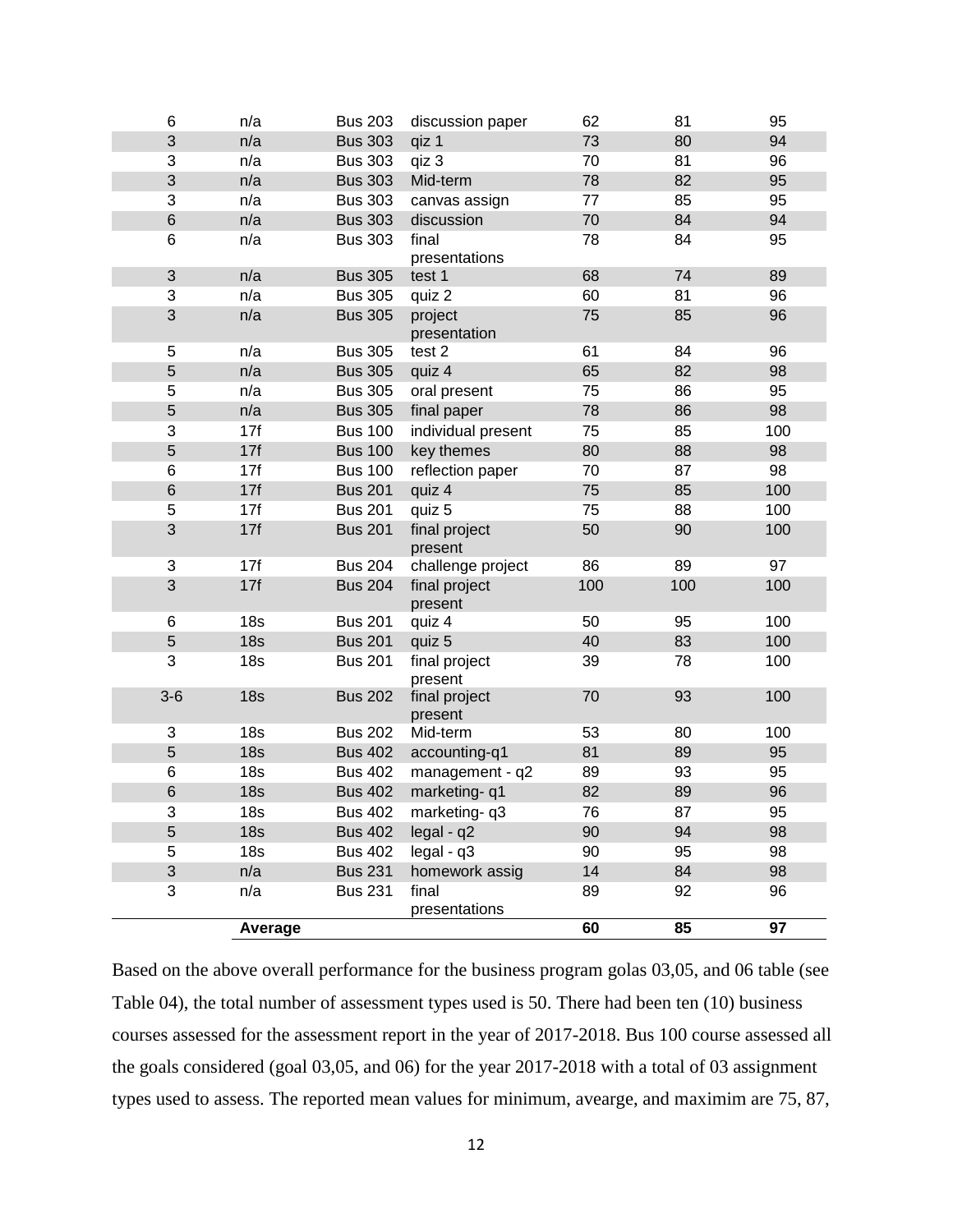and 99. The following values for other courses considered during the same year are also presented below; Bus 201 course assessed all the goals considered (goal 03,05, and 06) with a total of 06 assignment types used to assess. The reported mean values for minimum, avearge, and maximim are 55, 87, and 100, Bus 202 course assessed goals 03 and 06 with a total of 02 assignment types used to assess. The reported mean values for minimum, avearge, and maximim are 62, 87, and 100, Bus 203 course assessed all the goals considered (goal 03,05, and 06) with a total of 12 assignment types used to assess. The reported mean values for minimum, avearge, and maximim are 36, 81, and 97, Bus 204 course assessed only goal 03 with a total of 02 assignment types used to assess. The reported mean values for minimum, avearge, and maximim are 93, 95, and 99, Bus 231 course assessed only goal 03 with a total of 02 assignment types used to assess. The reported mean values for minimum, avearge, and maximim are 52, 88, and 97, Bus 250 course assessed only goal 05 with a total of 04 assignment types used to assess. The reported mean values for minimum, avearge, and maximim are 45, 89, and 99, Bus 303 course assessed two goals (03 and 06) with a total of 06 assignment types used to assess. The reported mean values for minimum, avearge, and maximim are 74, 83, and 95, Bus 305 course assessed two goals (03 and 05) with a total of 07 assignment types used to assess. The reported mean values for minimum, avearge, and maximim are 69, 83, and 95, finally, Bus 402 course assessed all the goals considered (goal 03,05, and 06) with a total of 06 assignment types used to assess. The reported mean values for minimum, avearge, and maximim are 85, 91, and 96.

Based on the above table 04, the mean value of avaeareg meeting overall student learning goals 03, 05, and 06 based on the students' grades reported is 85, while the lowest and the highest being 60 and 97 respectively. With a mean value of the average grades reported, it is apparent that business program has been able to meet the students learning goals 03,05, and 06 significantly. Some of the reasons reported for lower bound (60) mean value depicted in the above table are due to a few students not completing the coursework and the pedagogy that was designed for certain courses. However, certain faculty noted that they consider introducing a revision to their course syllabi. Therefore, this will be taken into consideration in the following annual assessment plan.

In support of the above-provided data, some of the rubrics used are provided below;

13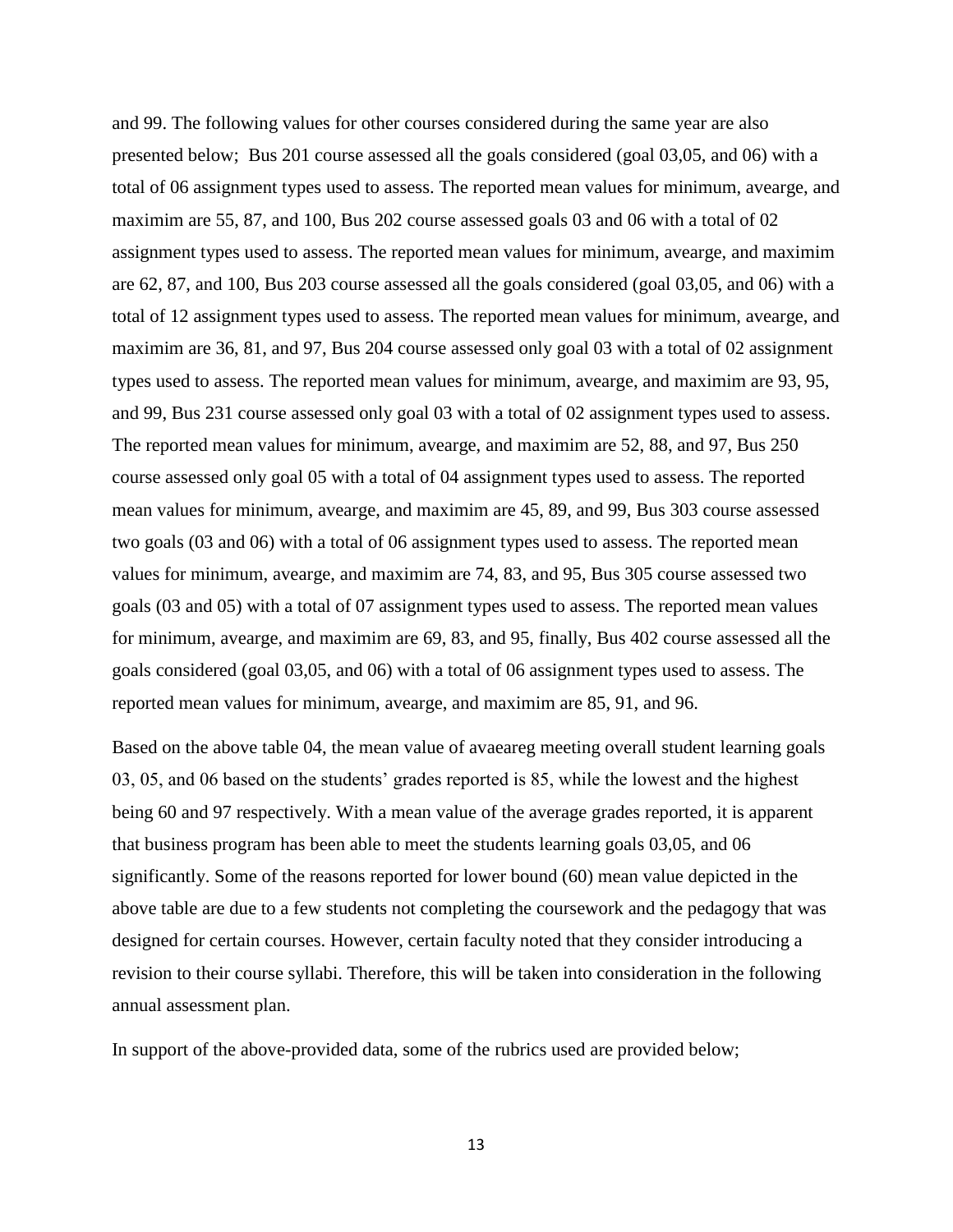### **BUS 201- PRINCIPLES OF MANAGEMENT Final Assessment** Fall 2017

| <b>Course:</b>                           | <b>BUS 201-Principles of Management</b>                                                                                                                  |
|------------------------------------------|----------------------------------------------------------------------------------------------------------------------------------------------------------|
| <b>Professor:</b>                        | Dr. Dhameeth, G.                                                                                                                                         |
| Length of the presentation:              | <b>10 Minutes Per Student</b>                                                                                                                            |
| <b>Type of Project</b>                   | <b>Individual Project</b>                                                                                                                                |
| Percentage of the final grade given:     | 30% of the cumulative final grades                                                                                                                       |
| <b>Written report and Presentations:</b> | Should be submitted via Moodle before 10.30 am on<br>15/12/2017. Presentations will on November 15-20<br>during class meeting time, and Monday, December |
|                                          | 11 (2-5 pm), 2017                                                                                                                                        |

### **OVERALL ASSIGNMENT OBJECTIVES & REQUIREMENTS:**

The overall objective of the assignment is to assess students' ability to demonstrate research, analytical, synthesize, and presentation skills of formulating business solutions based on the concepts presented. This needs the application of relevant theory discussed in the class in analyzing the business situation.

### **ASIGNEMNT EXPECTATIONS**

- 1. Written report MUST be submitted BEFORE 10.30am, on December 12, 2017 via Moodle. Late submissions will NOT be accepted and graded zero.
- 2. Presentations should be conducted using Power Point.
	- a. Each student will have 10 minutes presentation time and 5 minutes questions and answers session (defense).
	- b. Students are encouraged to wear suitable attire for a business presentation.
	- c. 30% for individual presentations and 70% is allocated for a written report from the total 30% from the cumulative final grade.

### **SCHEDULED DATES FOR INDIVIDUAL PRESENTATIONS**

Students will be assigned for presentations based on the alphabetical order in the attendance sheet.

### **SUGGESTED ASSIGNMENT STRUCTURE- written report (APA Style):**

### **1. Cover page**

Student's name, examination and the semester, the name of the college, and the name of the course, instructor, and date to present.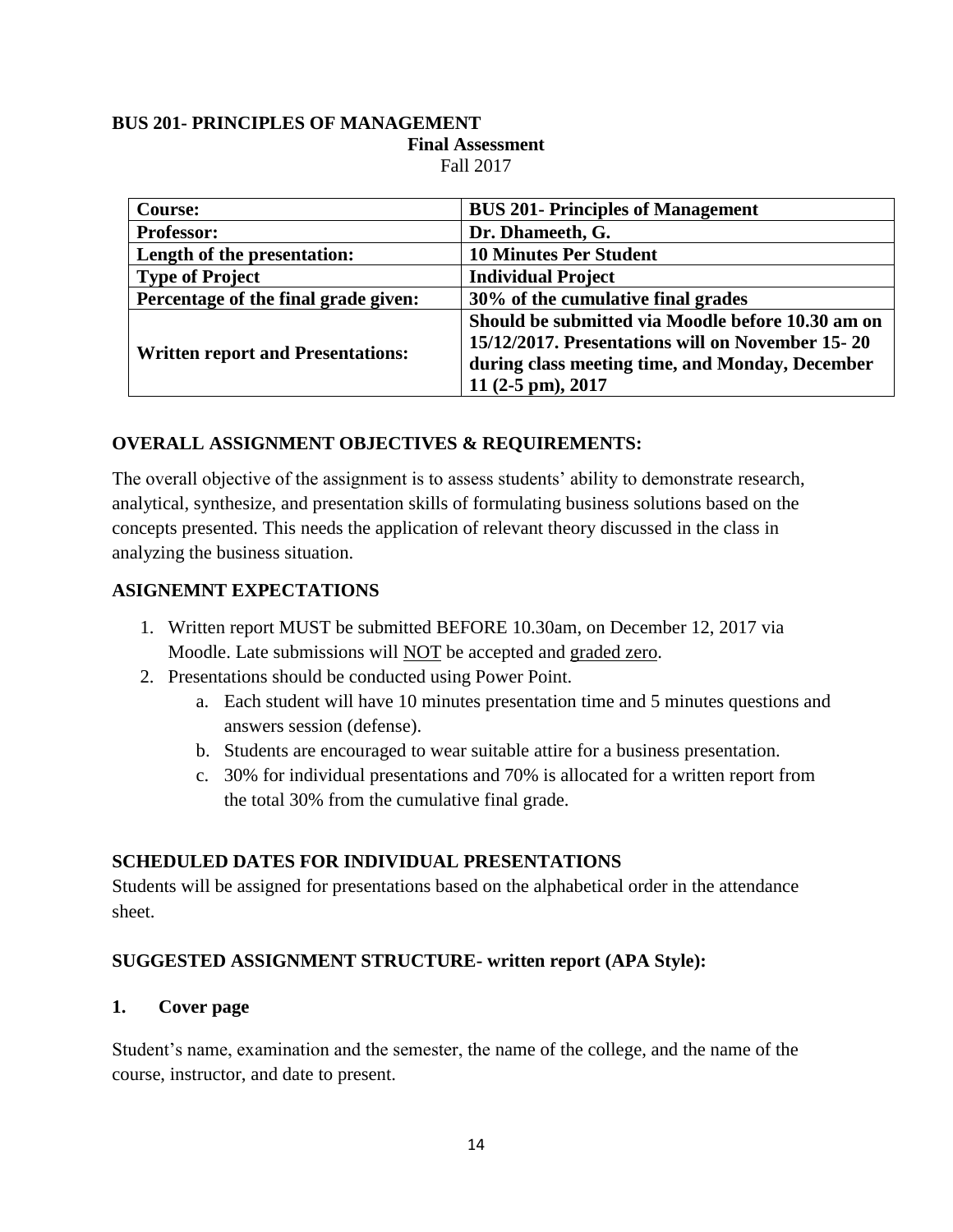## **2. Abstract**

Students are expected to write a brief introduction under this heading describing the purpose of the entire project expectations, the approach used, and key theories used in analyzing and presenting the context specific solutions.

# **3. Analysis**

Perform a literature review for the following key concepts: **Boston Consulting Group** (BCG Matrix), **Porter's Five Forces**, **Ansoff Matrix**, and **SWOT analysis**. Provide minimum five references for each concept from credible scholarly journals. References drawn from the following will not be accepted – Google, Wikipedia, Ask.Com, or similar sources.

Students are expected a critique on the analysis of all the key concepts surveyed along with their relative application value and drawbacks **(gap analysis)**. Additionally, you are expected to provide an analysis of the company you surveyed based on the parameters provided in the final project brief.

# **4. Key issues captured when applied in the organization selected**

In this section, students are expected to provide a detailed discussion on how the company you selected applies the key concepts surveyed.

# **5. Recommendation**

Recommend the company you selected how best to utilize the key concepts surveyed above to enhance the efficiency of their planning process.

### **6. Conclusion References**

**Appendices**

The format of the Project is the following:

- The report should be prepared as a neatly typed **Word document** (Times New Roman 12 points), with double spacing and page numbering, and should be uploaded via Moodle.
- The report expected to consist of **minimum 1,500 words.** (**Excluding** cover page, tables or inserts, introduction and conclusions).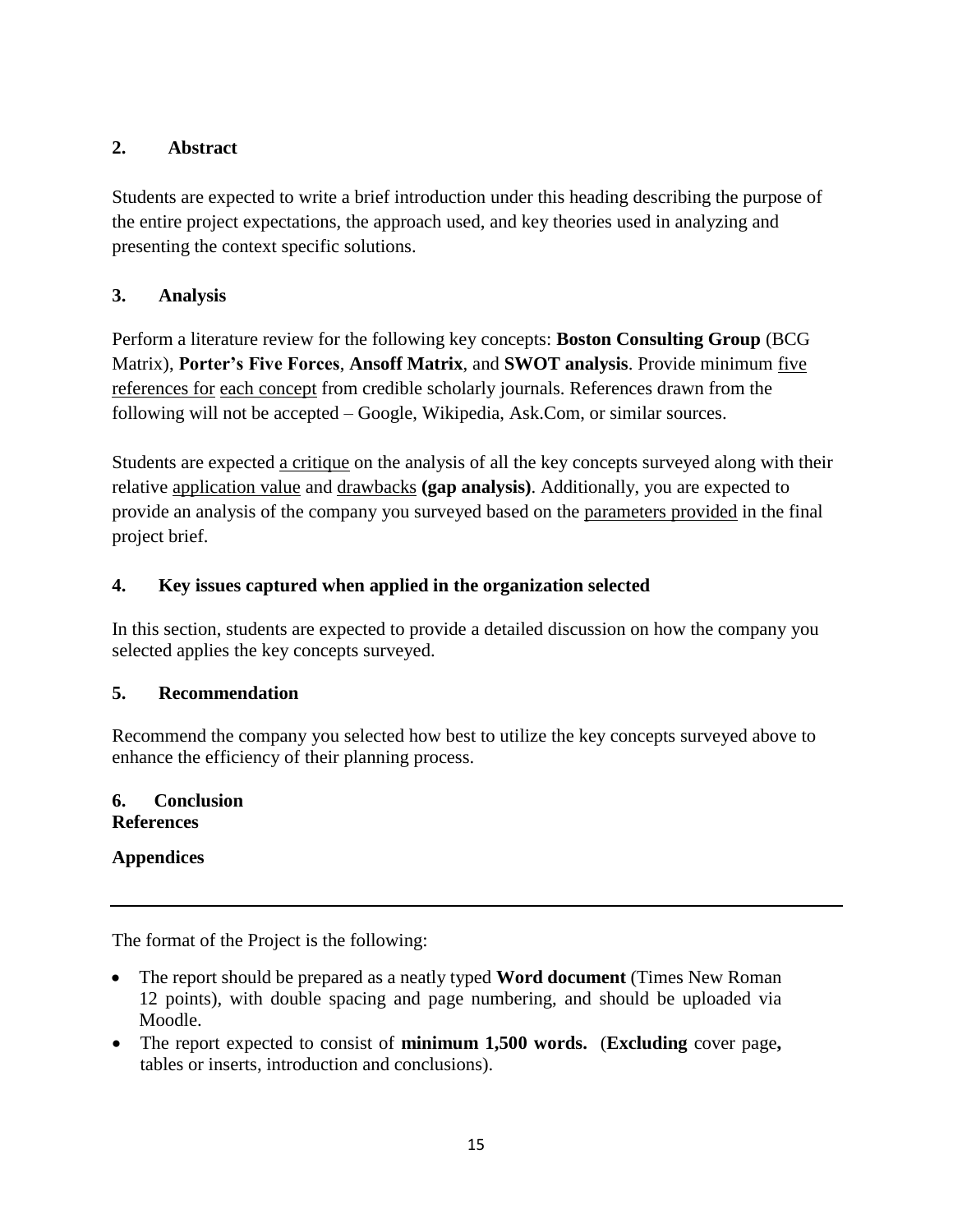- **Every student must clearly write his/her name** on the cover page of the paper. The student's individual work will be assessed and constitute **30%** of his/her individual presentations; the other **70%** is a balanced assessment of the written report. The total final exam mark will constitute **30%** of the student's final course assessment.
- The title page should include the name of the course, the title of the project, the students' full names, the instructor's name and the date. The table of contents should include all the headings with appropriate page numbers, including the Bibliography and the Appendices.
- **Tables or work/data taken from other sources** may be included in an appendix, and full **bibliography and reference** must be reported (including visited websites) in the APA style.

# **REFERENCE AND BIBLIOGRAPHY**

Literature citations and bibliography are required for all uses of the course textbooks and other sourced materials in the report. The purpose of an accurate citation is to allow readers access to the materials upon which the students draw.

A minimum of FIVE references should be made **for each concept**. Literature citations should be made in a uniform style and follow the APA Style.

### **SOURCES**

Students are encouraged to use scholarly articles.

| Excellent | Above                 | <b>Satisfactory:</b> | <b>Below</b>                            | <b>Failure:</b>     |
|-----------|-----------------------|----------------------|-----------------------------------------|---------------------|
| work: 70% | satisfactory<br>work: | $50 - 59\%$          | satisfactory<br>work: 40% -<br>$49\% =$ | <b>Below</b><br>40% |
|           | $60\% - 69\%$         |                      |                                         |                     |
|           |                       |                      |                                         |                     |

### **GENERAL MARKING CRITERIA (Rubric)**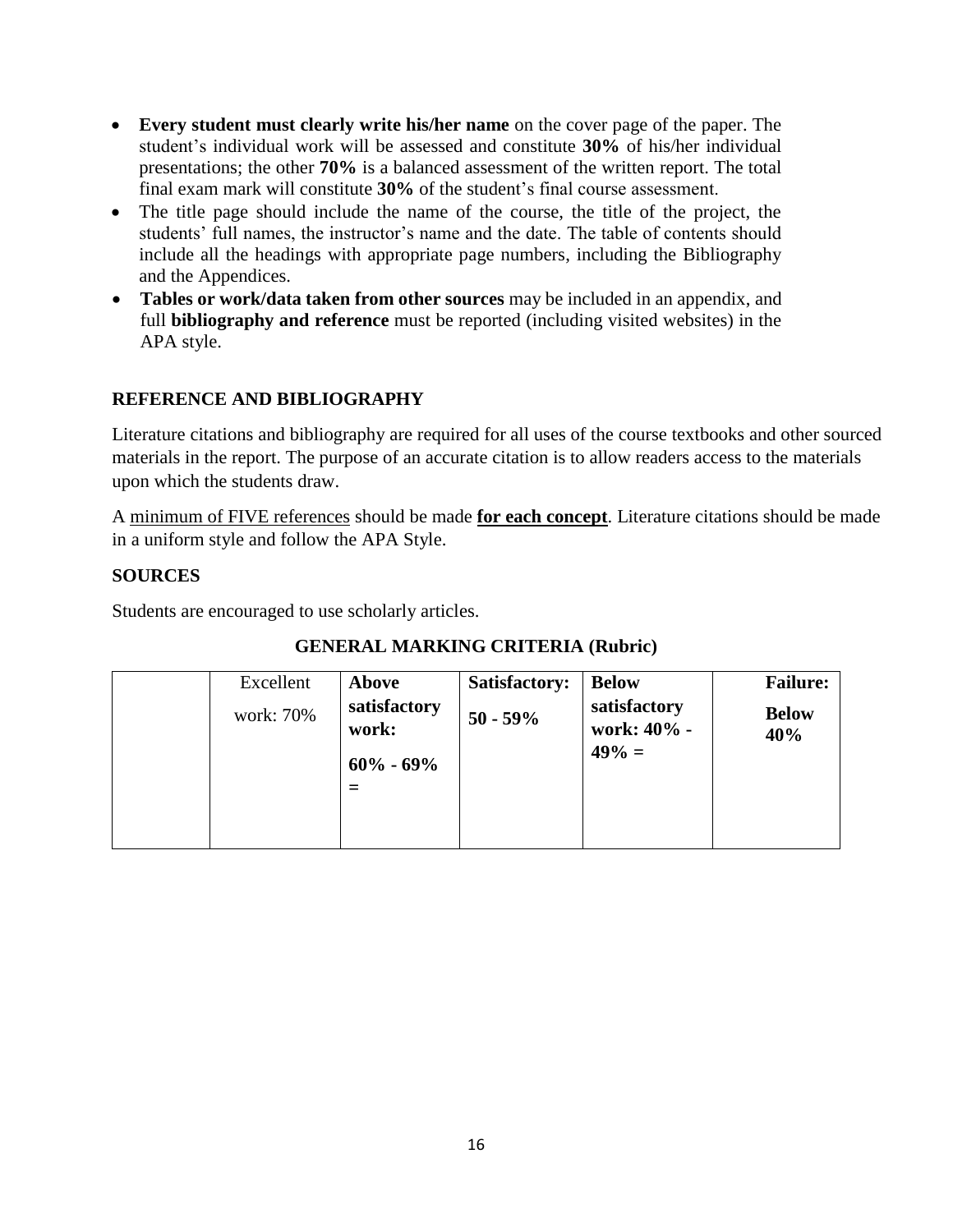| <b>Relevance</b><br>Excellent<br>Very good<br>Some use of<br>Competent         | Little or no   |
|--------------------------------------------------------------------------------|----------------|
| use of course<br>use of course<br>knowledge<br>appropriate                     | sign of        |
| material and<br>materials and<br>and<br>course                                 | relevance      |
| 30%<br>understanding<br>other<br>other<br>materials and                        |                |
| of the material<br>information;<br>information<br>experience to                |                |
| well-chosen<br>and an<br>to support<br>support                                 |                |
| imaginative<br>to support<br>arguments;<br>most                                |                |
| sense of its<br>capacity to<br>arguments<br>arguments                          |                |
| relevance<br>relevant to<br>identify                                           |                |
| question<br>relevance, but<br>across a range                                   |                |
| of issues, and<br>may be rather                                                |                |
| narrowly<br>context or                                                         |                |
| focused and<br>policy                                                          |                |
| situation;<br>miss out                                                         |                |
| excellent use<br>important                                                     |                |
| of course<br>areas                                                             |                |
| material and                                                                   |                |
| other relevant                                                                 |                |
| information to                                                                 |                |
| support the                                                                    |                |
| argument                                                                       |                |
| Good<br><b>Content</b><br>Reasonable<br>Independent<br>Adequate                | Very limited   |
| knowledge<br>knowledge of<br>and creative,<br>understanding                    | knowledge      |
| and<br>and use of<br>the material<br>and<br>and                                |                |
| understanding<br>and ability to<br>30%<br>demonstrates<br>course and<br>of the | understanding  |
| other relevant<br>clear thinking;<br>draw upon<br>material,                    | and the issues |
| more than<br>ability to<br>material;<br>across a broad                         | involved       |
| spectrum,<br>analyze and<br>mostly<br>one source                               |                |
| combined with<br>descriptive,<br>critically<br>for ideas;                      |                |
| an ability to<br>but with some<br>evaluate<br>uses key<br>evaluate,            |                |
| themes well.<br>material<br>grasp of key<br>analyse and                        |                |
| course themes<br>reflect on key                                                |                |
| and issues and<br>issues                                                       |                |
| a capacity to                                                                  |                |
| discuss these                                                                  |                |
| in context                                                                     |                |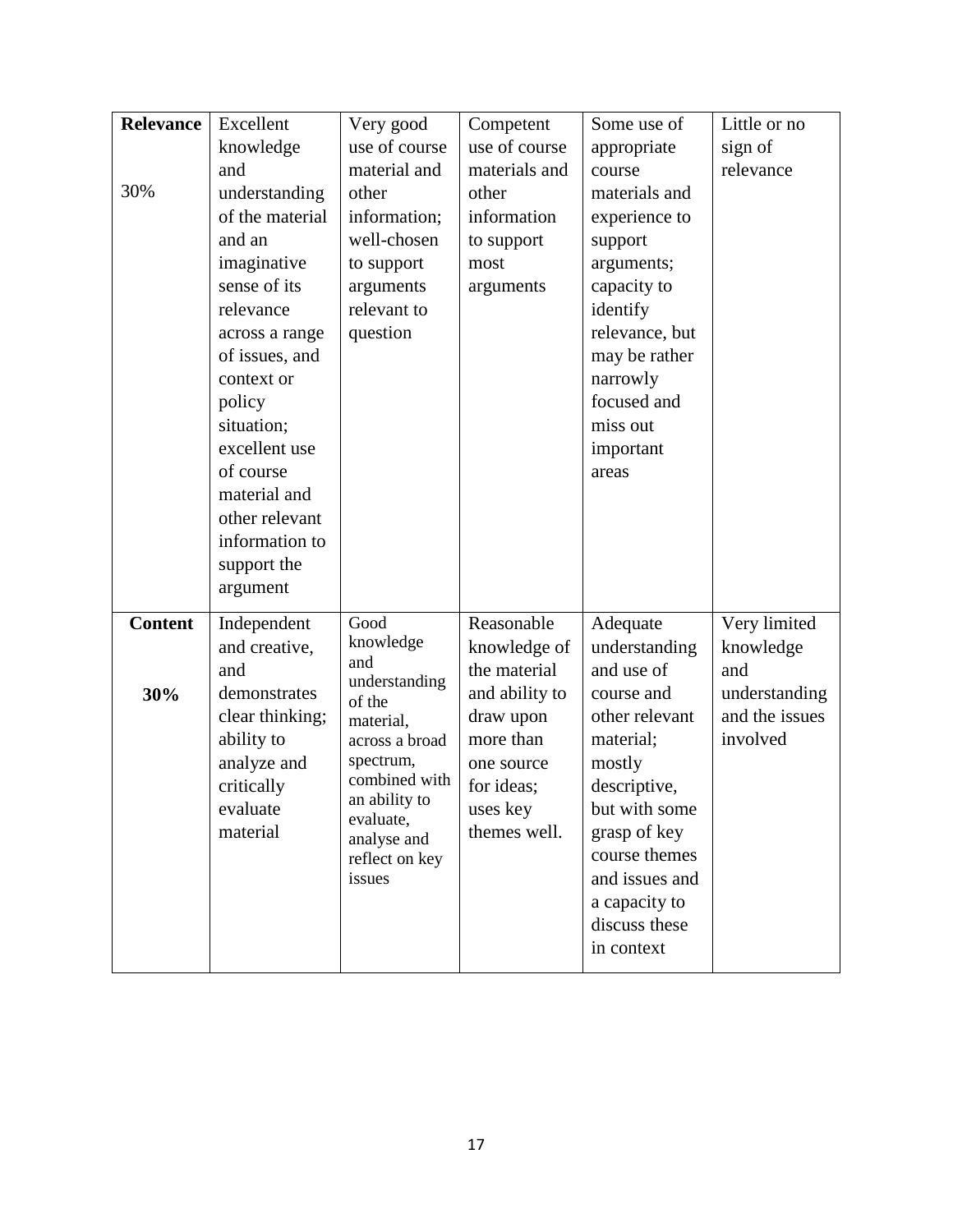| <b>Depth</b>     | A sensitive     | Well          | Capacity to   | Some attempt     | Lack of       |
|------------------|-----------------|---------------|---------------|------------------|---------------|
|                  | awareness of    | organized     | grapple with  | to address the   | awareness of  |
|                  | conflicting     | use of most   | conflicting   | conflicting      | conflicting   |
| 30%              | arguments and   | of the major  | arguments     | arguments and    | arguments and |
|                  | ideas and their | points with   | and ideas;    | ideas from the   | ideas         |
|                  | provenance. A   | an ability to | beginning to  | course, some     |               |
|                  | clear grasp of  | draw upon     | draw together | signs of an      |               |
|                  | implications.   | them          | and           | attempt to take  |               |
|                  |                 | creatively    | synthesize    | an evaluative,   |               |
|                  |                 | and           | ideas and     | analytical and   |               |
|                  |                 | critically;   | perspectives  | critical stance; |               |
|                  |                 | awareness of  | from a range  | some             |               |
|                  |                 | conflicting   | of theory     | appropriate      |               |
|                  |                 | arguments     |               | use of           |               |
|                  |                 | and ideas and |               | concepts, but    |               |
|                  |                 | attempt to    |               | with only        |               |
|                  |                 | address them  |               | limited          |               |
|                  |                 | in context    |               | evidence of      |               |
|                  |                 |               |               | independent      |               |
|                  |                 |               |               | thinking         |               |
| <b>Structure</b> | Excellent       | Good, clear   | Sensible use  | The              | Little or no  |
|                  | organization    | framework     | of major      | framework is     | evidence of   |
|                  | of material;    | and reasoned  | points        | apparent with    | planned       |
| 10%              | clear, logical  | argument      | integrated    | an               | structure and |
|                  | flow of         | with          | into the      | introduction,    | organization  |
|                  | argument;       | evidence of   | answer; the   | argument, and    |               |
|                  | good sign-      | careful       | logical flow  | conclusion,      |               |
|                  | posting         | thought       | of ideas is   | but the logical  |               |
|                  | throughout      |               | apparent      | flow and         |               |
|                  |                 |               |               | coherence is     |               |
|                  |                 |               |               | not always       |               |
|                  |                 |               |               | consistent and   |               |
|                  |                 |               |               | may be           |               |
|                  |                 |               |               | difficult to     |               |
|                  |                 |               |               | follow           |               |
|                  |                 |               |               |                  |               |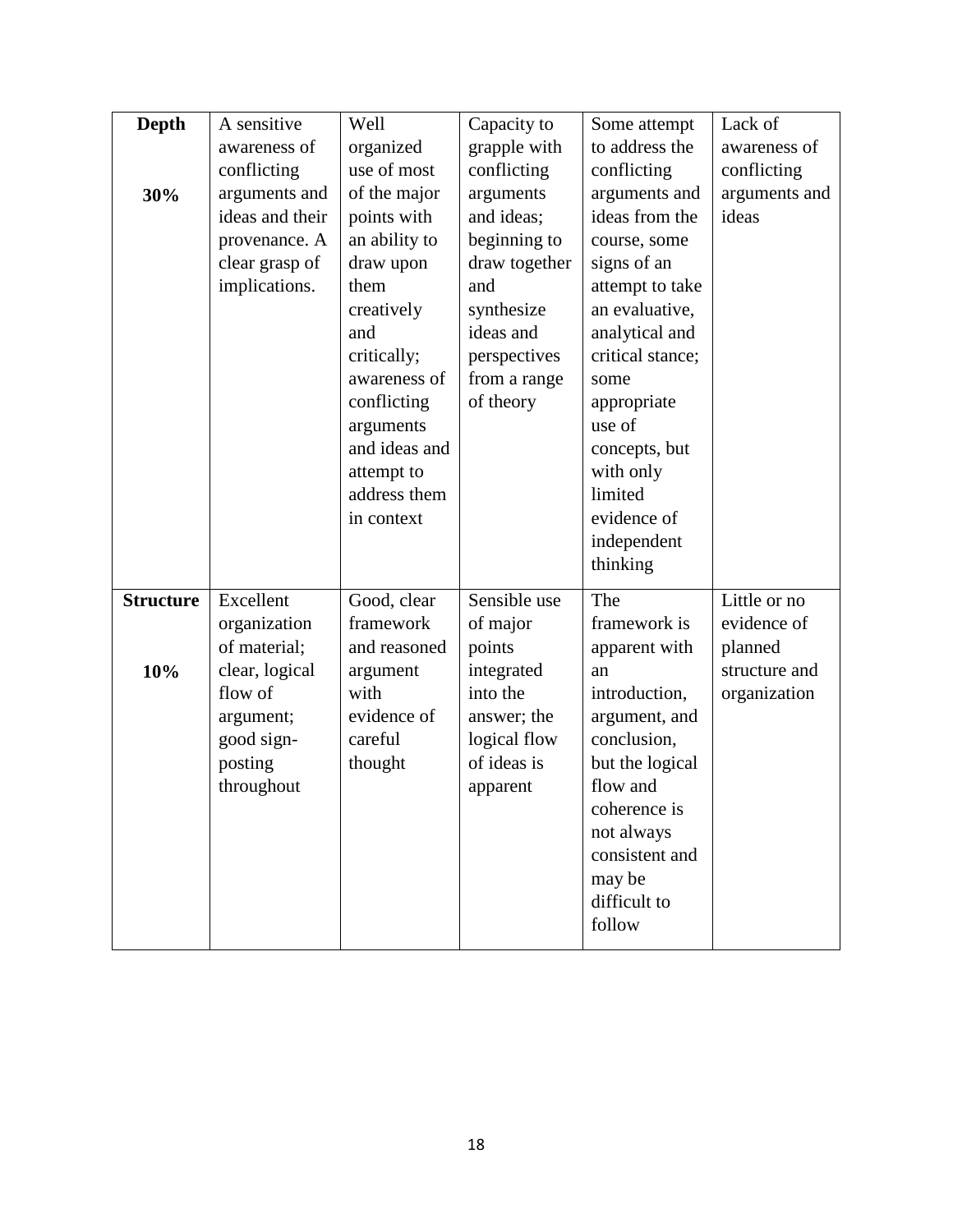# **BUS 202 Principles of Marketing – Spring 2018**

| Group and    | <b>Presentation Mechanics</b>         | Content $(60\%)$    | Individual (30%) |
|--------------|---------------------------------------|---------------------|------------------|
| <b>Names</b> | $(10\%)$                              |                     |                  |
|              | Opening:                              | Introduction:       | Defense:         |
|              | Thesis                                | Thesis              | Question         |
|              | Closing:                              | Country Background: | handling         |
|              | Closing remarks                       | Economic            |                  |
|              | Change over:                          | metrics (GDP,       |                  |
|              | <b>Body Language:</b>                 | GNP, GNI,           |                  |
|              | Voice                                 | population, per     |                  |
|              | Position (center                      | capita, growth      |                  |
|              | or skewed)                            | rates, interest     |                  |
|              | Eye contact                           | rates, inflation,   |                  |
|              | Engagement with                       | literacy rate,      |                  |
|              | audience:                             | trade balance,      |                  |
|              | Questions asked                       | and etc.)           |                  |
|              | Connections to                        | Socio-culture       |                  |
|              | audience                              | (language,          |                  |
|              | Cross                                 | religion, values,   |                  |
|              | connections                           | traditions,         |                  |
|              | Defense:                              | beliefs, classes,   |                  |
|              | Defending<br>$\overline{\phantom{0}}$ | norms, myths,       |                  |
|              | questions from                        | and etc.)           |                  |
|              | the audience                          | Political           |                  |
|              | Confidence                            | (ideology,          |                  |
|              | Factual                               | international       |                  |
|              | explanation                           | relationships,      |                  |
|              | Connecting to<br>$\qquad \qquad -$    | stability, degree   |                  |
|              | theory discussed                      | of sovereignty)     |                  |
|              | in class                              | Legal (system,      |                  |
|              | Detailing the<br>$\overline{a}$       | regulations on      |                  |
|              | answer                                | specific            |                  |
|              |                                       | industries)         |                  |
|              |                                       | Technology          |                  |
|              |                                       | (internet user      |                  |
|              |                                       | rate, use of        |                  |
|              |                                       | technology,         |                  |
|              |                                       | computer user       |                  |
|              |                                       | penetration,        |                  |
|              |                                       | telephone and       |                  |
|              |                                       | cell phones         |                  |
|              |                                       | usage, and other    |                  |
|              |                                       | advance             |                  |
|              |                                       | technology used)    |                  |

# **Final Group Project Assessment Criteria (Presentation 30%)**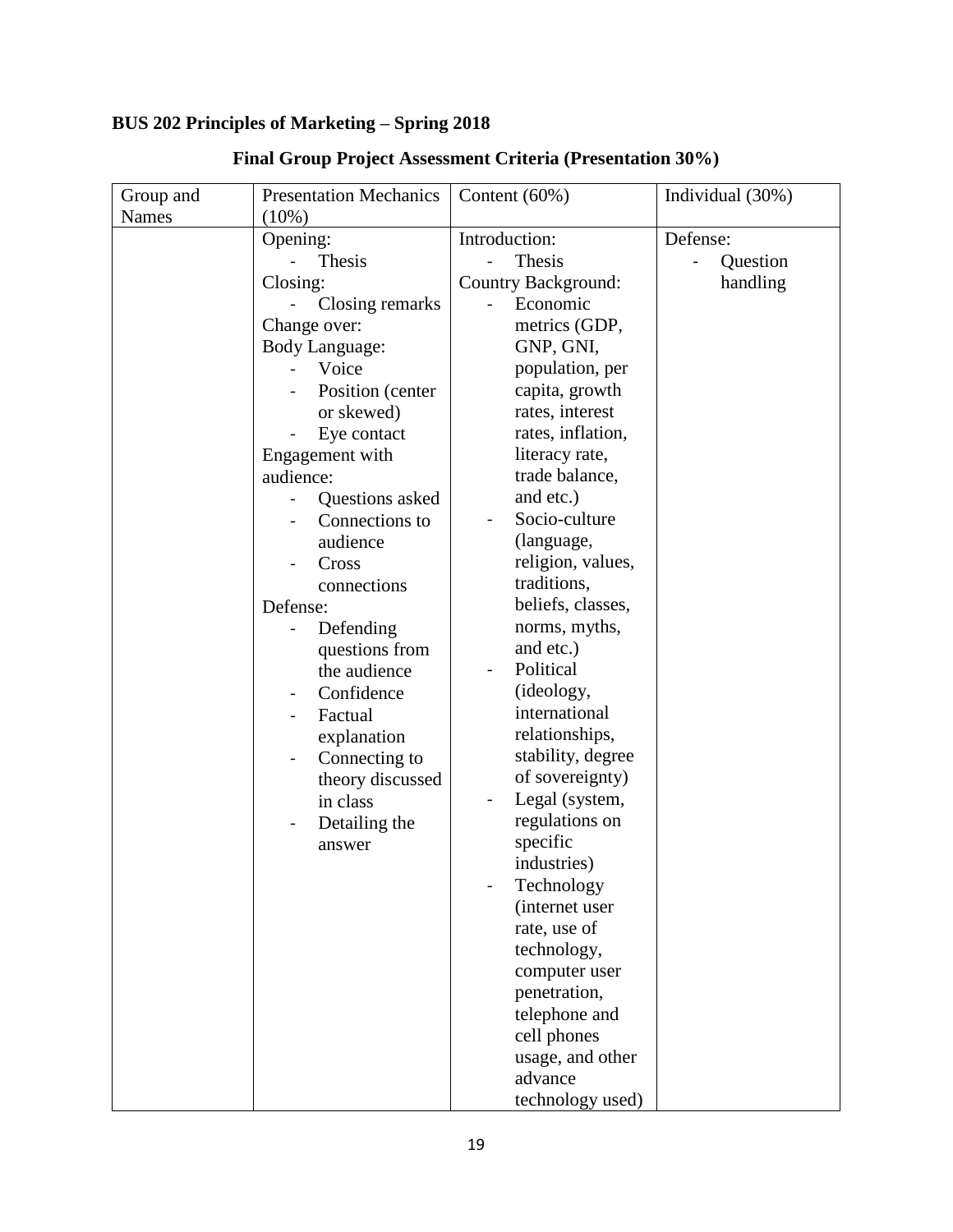| Infrastructure                              |
|---------------------------------------------|
| (road systems,                              |
| bridges,                                    |
| transportation                              |
| systems)                                    |
| Literature review:                          |
| Core arguments                              |
| of articles                                 |
| surveyed                                    |
| Relationship of<br>$\overline{\phantom{0}}$ |
| each argument to                            |
| assignment                                  |
| How each<br>-                               |
| argument from                               |
| the literature                              |
| survey support                              |
| the crux of the                             |
| main paper                                  |
| Findings:                                   |
| Key findings                                |
| Significance of                             |
| the findings                                |
| (today and                                  |
| future)                                     |
| Conclusion:                                 |
| Take home                                   |

# **Bus 304 (204- current) Business Analytics**

# **Final Project: Fall 2017**

# **Analyzing IMDB Movie Data Set**

# **Project Instructions:**

This project is focused on wrangling and analyzing data using pivot tables and complex formulas.

This project uses data that was scraped from IMDB websites. The original data set was downloaded early 2017 from: <https://www.kaggle.com/deepmatrix/imdb-5000-movie-dataset> (Links to an [external site.\)Links to an external site..](https://www.kaggle.com/deepmatrix/imdb-5000-movie-dataset)

Download the dataset for this project here: [movie\\_metadata.csv](https://learn.maryville.edu/courses/23685/files/3371351/download?verifier=BdPqzXGHGDRmfLtZwFqXABYE1up5iuM8NhxbZy45&wrap=1) and load the file into Excel to get started. Remember, the submission must be in .xlsx format (Excel).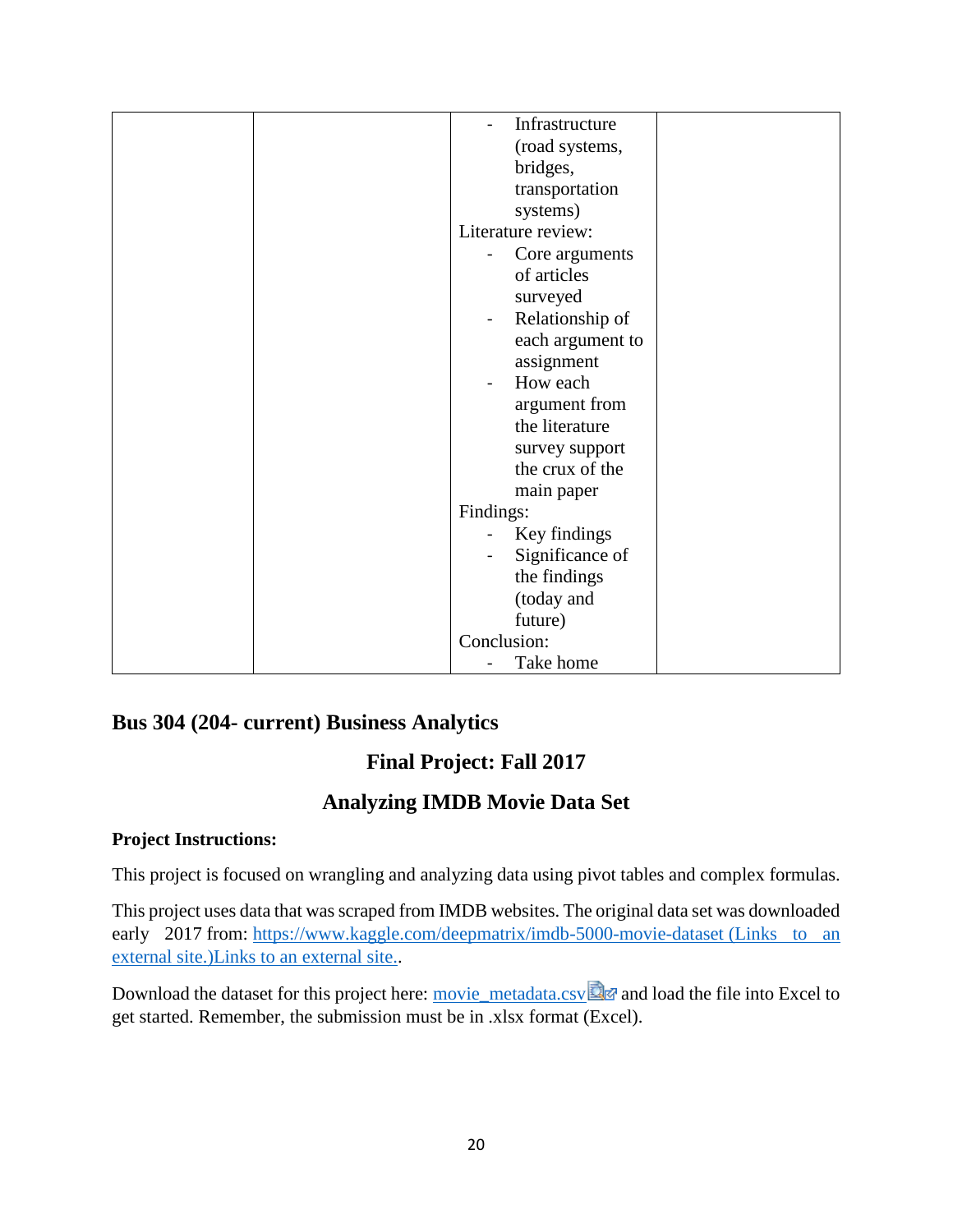## **Part A Wrangle:**

1. Scroll to "Movie\_IMDB\_Link" Column in the dataset. That column contains a URL string that we want to extract a specific variable from. Specifically, we want to extract a specific range of characters (letters and numbers) that looks like "tt0499549" from every URL string. This is going to be a unique identifier for the table (primary key). Each row can then be identified by this field.

Create a formula learned in class to extract the primary key from the "Movie\_IMDB\_Link" column into a new column (call that new column Primary Key and make it the first column dataset). Leave the "Movie\_IMDB\_Link" column untouched. Create a named range for the new column called "PrimaryKey". Make sure you leave the formula that you created intact so that I can see your process. **10pts**

2. Format the table as a table. Create named ranges for these columns: Director, Country, Gross (Gross Revenue), Budget and Title Year. **5pts**

3. Copy and paste the new primary key column and the genres column into a new worksheet (call it the genre worksheet). Use an Excel feature to give each genre its own column: label the columns Genre1, Genre2, etc. Create a function that counts the number of movies that are described with at least 3 genres. **5pts**

If you have a single cell that has "Action, Comedy, Romance" it should now be:

Action | Comedy | Romance

Where  $\vert$  represents a new column.

4. Modify the movie title column and remove the unique character that exists in the cell values. **5pts**

5. Format the budget column in U.S. Dollars. Create a conditional formatting on the budget column. Use the best conditional formatting that shows the differences between the amounts in each cell. **5pts**.

5a. Scroll through the dataset, what do you notice? Is formatting the column as dollars an appropriate choice, why or why not? Explain. **5pts**

# **Part B Analysis:**

# **Q. Which countries produced the most number of movies?**

6. Create another worksheet called "Countries". Copy and paste a distinct listing of countries from the raw data. Use a formula learned in class to count the total number of movies made by the particular country, make sure to use the appropriate named range in your equation. Create another column called "Ranking by Count" and use a function learned in class to rank the countries by their respective count. Which Countries were in the top 5 based on quantity of movies produced? **10pts**

Note: Do not use pivot tables.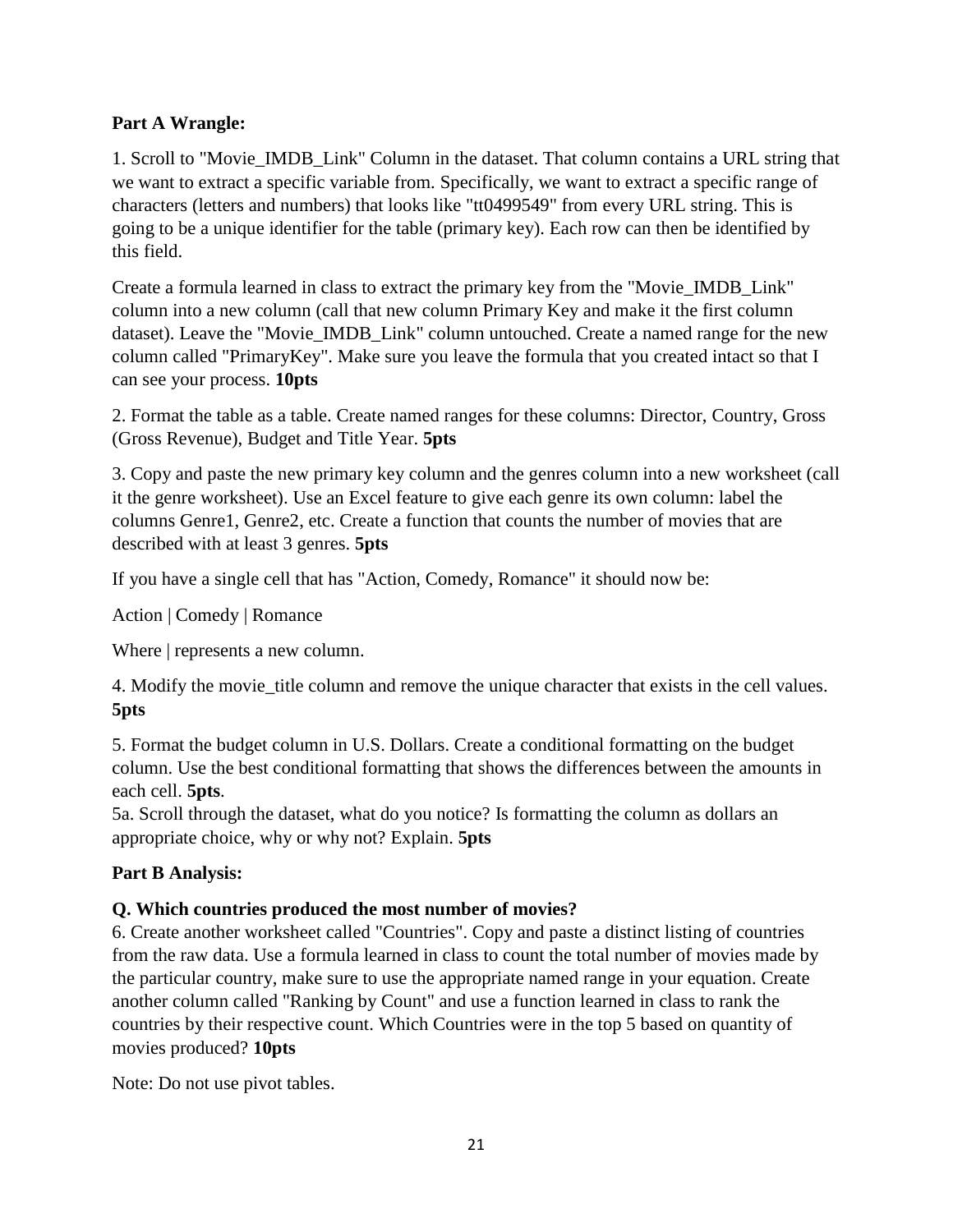### **Q. Which countries had the largest gross revenue and biggest movie budgets?**

7. In the same Countries worksheet, use another formula learned in class to bring in the Total Gross Revenues and Total Budgets of all movies by country. Again, make sure to use the appropriate named range in your equation. Create two additional columns called "Ranking by Gross Revenue" and "Ranking by Total Budget" and use a function learned in class to rank the countries by each measure respectively. Does the countries in your top 5 changes from the total revenue versus the budget total? **10pts**

7a. Describe the issue that is present in number 7 and describe how you would go about solving it. **5pts**

Note: Do not use pivot tables.

### **Q. How many movies was each actor in?**

8. In a new worksheet called "Actors", create an unduplicated listing of all actors (from columns actor 1 name, actor 2 name, actor 3 name) in 1 column. Sort the column from A-Z. Use a function learned in class to count the total number of movies each actor appears in (regardless of whether they are in column they are in). **10pts**

8a.Create a new column called "Flag" and write an equation that "Flags" the actor if they appeared in more than 25 films. Filter the table by this "flag". Create another function learned in class to count the number of actors who appeared in 30 movies or more. **10pts**

Note: Do not use pivot tables.

### **Q. How many movies did each director make by year within the US?**

9. Use the pivot table feature in Excel to help you answer this problem.

In a new worksheet called "Directors", create your pivot and filter it by: Year  $> = 2010$  and Country  $=$  USA. Include the director name as your first column and additional column names for each of the years from 2010 - 2015. Next bring in the Primary Key field (that you created in Step 1) as your value to be counted for each director in each year respectively. Create a Total column and Total row to sum the data accordingly. **10pts**

Note: Do not use equations.

10. Create your own analysis with the data. Clearly describe the problem/question that you're trying to address, show your work, and explain the answer that you derived at. And make sure the analysis is complex. It should not be something as simple as "the total number of movies in the dataset" or even the "total number of movies by year". Make sure your analysis is more interesting and complicated than that. And make sure it's not similar to one of the other problems in this project. **10pts**

You are free to create this analysis using equations and/or pivot tables.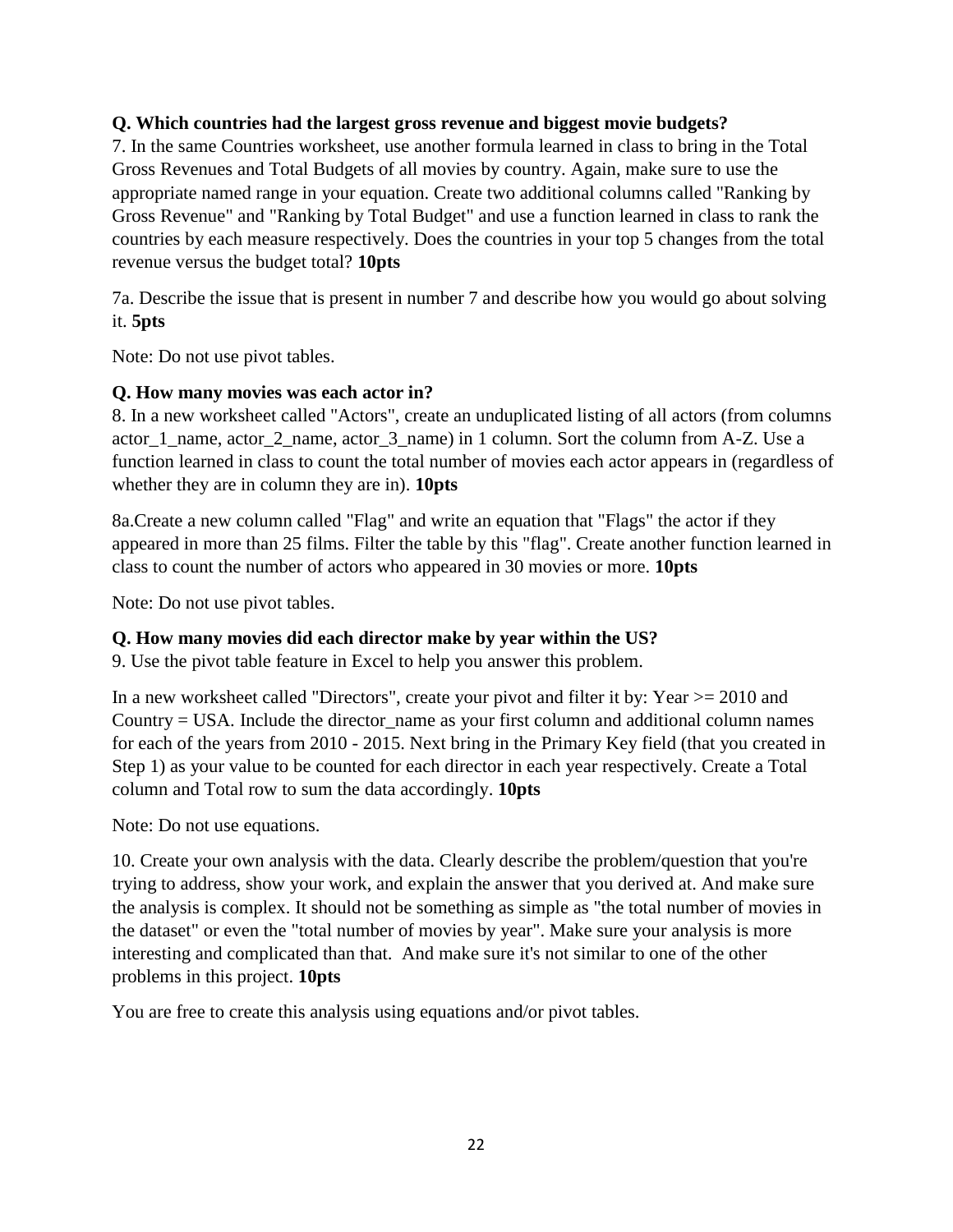# **Bus 250 Innovation and Creative Thinking**

## **Rubric for Final Presentation**

|                             | weight | 1-4 score | weighted |
|-----------------------------|--------|-----------|----------|
|                             |        |           | score    |
| Presentation speaking style | 0.2    |           |          |
| Quality of                  | 0.3    |           |          |
| Content/completeness        |        |           |          |
| Clarity of slides           | 0.2    |           |          |
| (communication of           |        |           |          |
| information and level of    |        |           |          |
| spelling errors/font        |        |           |          |
| inconsistencies)            |        |           |          |
| Understanding of design     | 0.2    |           |          |
| thinking/innovation and     |        |           |          |
| application to the project  |        |           |          |
| Creativity                  | 0.1    |           |          |
|                             |        | Total     |          |
|                             |        | Grade     |          |
|                             |        |           |          |

**comments**

# **Bus 231 Principles of Project Management**

| <b>Team</b>            |                         |                    |         |            |        |          |
|------------------------|-------------------------|--------------------|---------|------------|--------|----------|
| <b>Name/Members:</b>   |                         |                    |         |            |        |          |
|                        | Scores 1 to 4)          |                    |         |            |        |          |
|                        |                         |                    |         |            |        |          |
|                        |                         |                    |         |            |        |          |
|                        | <b>Beyond</b>           | Sufficient/meeting | Limited | <b>Not</b> | weight | weighted |
|                        | expectations            | expectations 3     | -1      | include    |        | score    |
|                        | $\overline{\mathbf{4}}$ |                    |         | $-0$       |        |          |
| <b>Presentation</b>    |                         |                    |         |            | 0.2    |          |
| speaking style $-20\%$ |                         |                    |         |            |        |          |
|                        |                         |                    |         |            |        |          |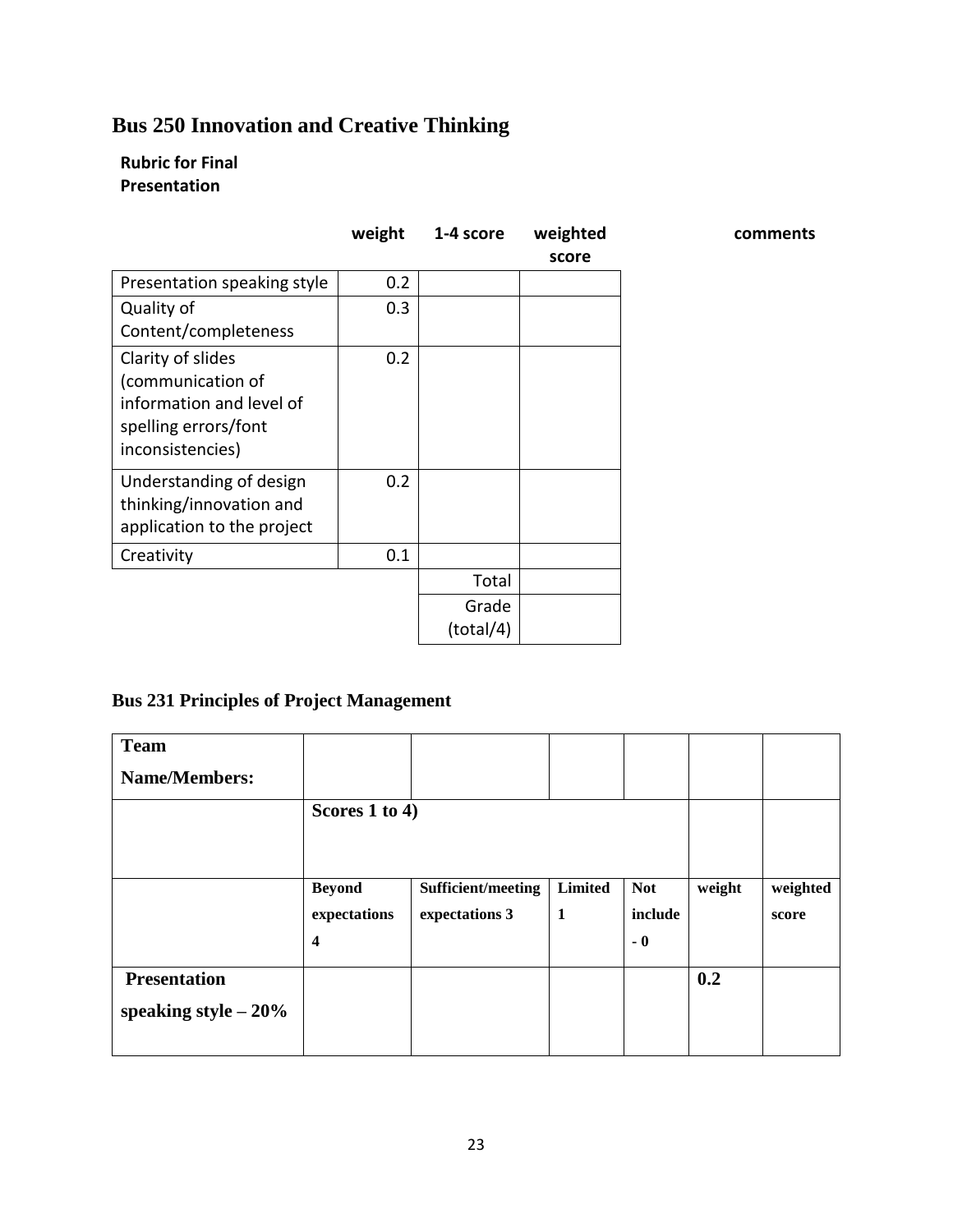| <b>Quality of</b>            |  | 0.3          |  |
|------------------------------|--|--------------|--|
| <b>Content/completeness</b>  |  |              |  |
| $-30%$                       |  |              |  |
| <b>Clarity of slides</b>     |  | 0.2          |  |
| (communication of            |  |              |  |
| information and level        |  |              |  |
| of spelling errors/font      |  |              |  |
| inconsistencies) -           |  |              |  |
| 20%                          |  |              |  |
| <b>Understanding of</b>      |  | 0.15         |  |
| project management           |  |              |  |
| concepts and                 |  |              |  |
| application to our           |  |              |  |
| 'project' $-15%$             |  |              |  |
| <b>Creativity and visual</b> |  | 0.15         |  |
| presentation $-15%$          |  |              |  |
|                              |  |              |  |
| <b>Comments:</b>             |  | Sum:         |  |
|                              |  | <b>Final</b> |  |
|                              |  | <b>Grade</b> |  |
|                              |  | $\equiv$     |  |
|                              |  | Sum/4:       |  |

### *Student Evaluation of Course Instructions*

No comments were reported about student recommendations based on the student evaluation of course instructions (question 31).

### *Post Measurements*

Post measurements in conjunction with Experiential Learning Center to report how many business students have been able to secure employments, obtain admission to graduate schools,